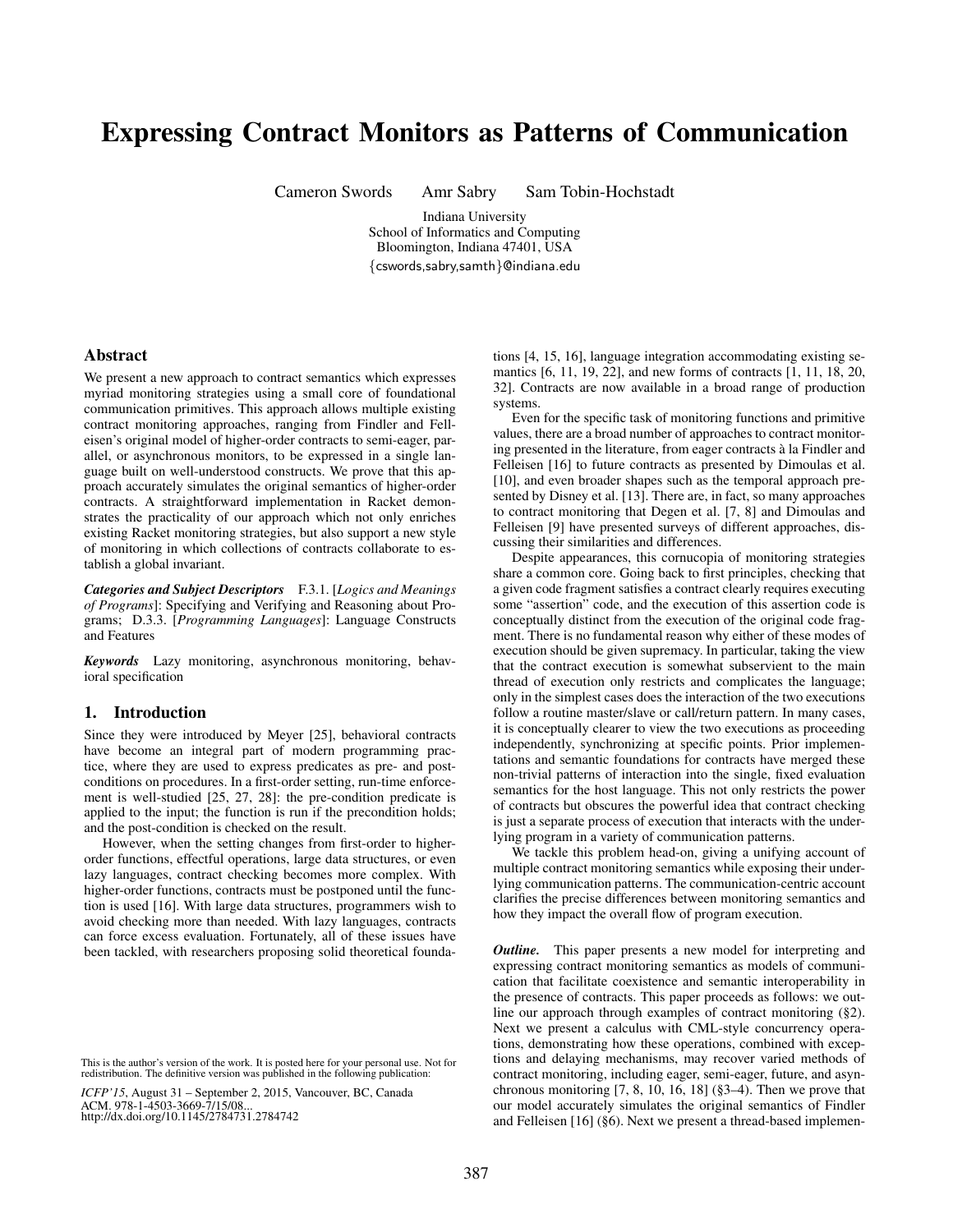tation of our framework in Racket and use this system to create a structural contract sketched by Findler et al. [18], but with improved algorithmic bounds and performance results (§7). Finally we outline how to embed a number of additional monitoring approaches into our semantic model, including lazy, temporal, and statistical monitors (§8), discuss related work (§9), and conclude.

# 2. Background and Examples

In the conventional study of software contracts, a language designer extends a core calculus with monitoring facilities that adhere to a specific *monitoring strategy*, describing how monitors may interact with the underlying program evaluator and the precise semantics of the monitor itself. This semantic decision is a permanent fixture of the language, often lacking facilities to extend or alter the strategy.

In this section we start to address this problem, abstracting away from this "one-strategy" approach in favor of a many-strategy user language. This language abstracts over how contracts may interact with the underlying evaluator, parameterizing contract monitors with monitoring strategies which indicate precisely how and when a given contract may interface with the user program. This moves the decision of how contracts should be monitored into the programmer's hands, allowing users to naturally describe contract behavior on a program-by-program basis.

*Eager Predicate Contracts.* Our first example is a predicate contract that verifies its input is a natural number  $\frac{1}{1}$ :

$$
\mathsf{nat/c} \stackrel{\Delta}{=} \mathsf{pred/c} \ (\lambda x. \ x \ge 0)
$$

We can now use this contract to construct a monitored subexpression inside a larger expression, using the eager strategy:

 $1 +$  check nat/c eager 5

When the evaluation of this expression encounters the check parameterized by eager, the user computation is suspended and the monitor assumes control of the evaluation. Eager monitors completely verify their contract at assertion time: if the input value is valid, the monitor terminates with that value result, and if the input does not satisfy the contract, the monitor terminates at assertion time with an exception<sup>2</sup>. In either case, the user evaluation is resumed with the monitor's result.

This interaction corresponds to *Eager Monitoring* in Figure 1: the check form constructs a monitoring expression (colored red) to verify the contract, pausing the user evaluation until it is complete. The bold line indicates evaluator construction, the double-arrow indicates evaluator synchronization, and the normal arrows indicate evaluation.

*Eager Pair Contracts.* Eager monitors produce contract violation even if the program does not rely on the value for its final result, and thus unused values may produce contract violations. To demonstrate this quality, consider a second contract combinator over pairs, written pair/c. Structural contracts require subcomponents that describe how the substructures should be monitored, and thus pair contracts accept a subcontract and strategy for each of the first and second elements of the pair:

> nat/pcE  $\triangleq$  pair/c nat/c eager nat/c eager

This pair contract can itself be eagerly enforced, which will eagerly monitor nat/c on each of the elements of the pair, regardless of their usage in the program:

> fst (check nat/pcE eager  $(5, 6)$ )  $\Rightarrow$  5 fst (check nat/pcE eager  $(5, -1)$ )  $\Rightarrow$  exn

*The Cost of Eager Contracts.* The strict enforcement strategy of eager contracts is not always a perfect-fit solution. For example, an eagerly-monitored contract that verifies its input is a prime number may require immense computational effort while the user evaluation is suspended:

check prime/c eager 
$$
(2 * 37^{63} + 567)
$$

While such enforcement may be ideal (or even necessary) in many situations, this approach may range from computationally intensive to impossible for large or infinite structures (such as streams). If this is the only monitoring strategy available, programmers will find it too expensive to validate many rich properties.

*Asynchronous Contracts.* Instead of suspending the user evaluator during contract verification, other approaches allow the user evaluator to proceed while the contract is concurrently enforced [10, 13]. In the simplest variant of the idea, the monitor is concurrently verified and halting the computation with an error if the contract is violated, and the user process is otherwise unimpeded.

This approach corresponds to *Asynchronous Monitoring* in Figure 1: the check form constructs a monitored expression (colored red) to verify the contract, continuing the user evaluation in parallel. If the monitor verifies the contract, it silently ends its execution. If an error is detected, however, the entire computation might halt with the error. For example, we may asynchronously enforce nat/c in a number of expressions by changing eager to async:

$$
\begin{array}{lll}\n\text{check nat/c} & \text{async 5} & \Rightarrow & 5 \\
(\lambda x. \ x + 5) & (\text{check nat/c} \ \text{async -1}) & \Rightarrow & 4 \text{ or } \text{exn}\n\end{array}
$$

We use "or" in the second example because asynchronous monitors may not complete before the user evaluator. Asynchronous monitoring only guarantees "best-effort checking": if a contract is too large or complex to verify during the program's execution, and the program otherwise terminates correctly, then the remaining verification work is discarded. As a result, asynchronous contract enforcement is often "too weak", precisely because the two evaluators are completely disjoint. It may be preferable to facilitate a synchronization between the two evaluators at the user program's request.

*Future Contracts.* In their original presentation [10], *future contracts* track a master (user) process and a slave (monitoring) process, synchronizing during I/O events to enforce pending contracts. We take a more traditional approach to future monitors, providing the initiating process with a *promise*—a reference to the monitor result à la computational futures  $[3, 21]$ . When the initiating evaluator forces the promise, the expression retrieves the contract result, yielding either the original value or an error. This style of contract monitoring allows the user program to control *when* the program will wait for a contract result by forcing the promise (represented as a ref).

| check nat/c future 5            | $\Rightarrow$ | ref |
|---------------------------------|---------------|-----|
| check nat/c future -1           | $\Rightarrow$ | ref |
| force (check nat/c future $5$ ) | $\Rightarrow$ | 5   |
| force (check nat/c future -1)   | $\Rightarrow$ | exn |

This series of interactions correspond to *Future Monitoring* in Figure 1: the check form constructs a monitored expression (colored red) to verify the contract and a future-fulfillment mechanism (as another process, colored blue) before returning a reference to the future-fulfillment mechanism to the user process. This allows the user evaluator to continue computation until the value is required while a concurrent process enforces the contract, minimizing the time required in the user evaluator for contract enforcement. To

 $1$  By convention, we name contracts and contract combinators with a trailing /c; all of the combinators we use in this section are defined as library functions in Sec. 5.

<sup>2</sup> We omit blame in this section for simplicity.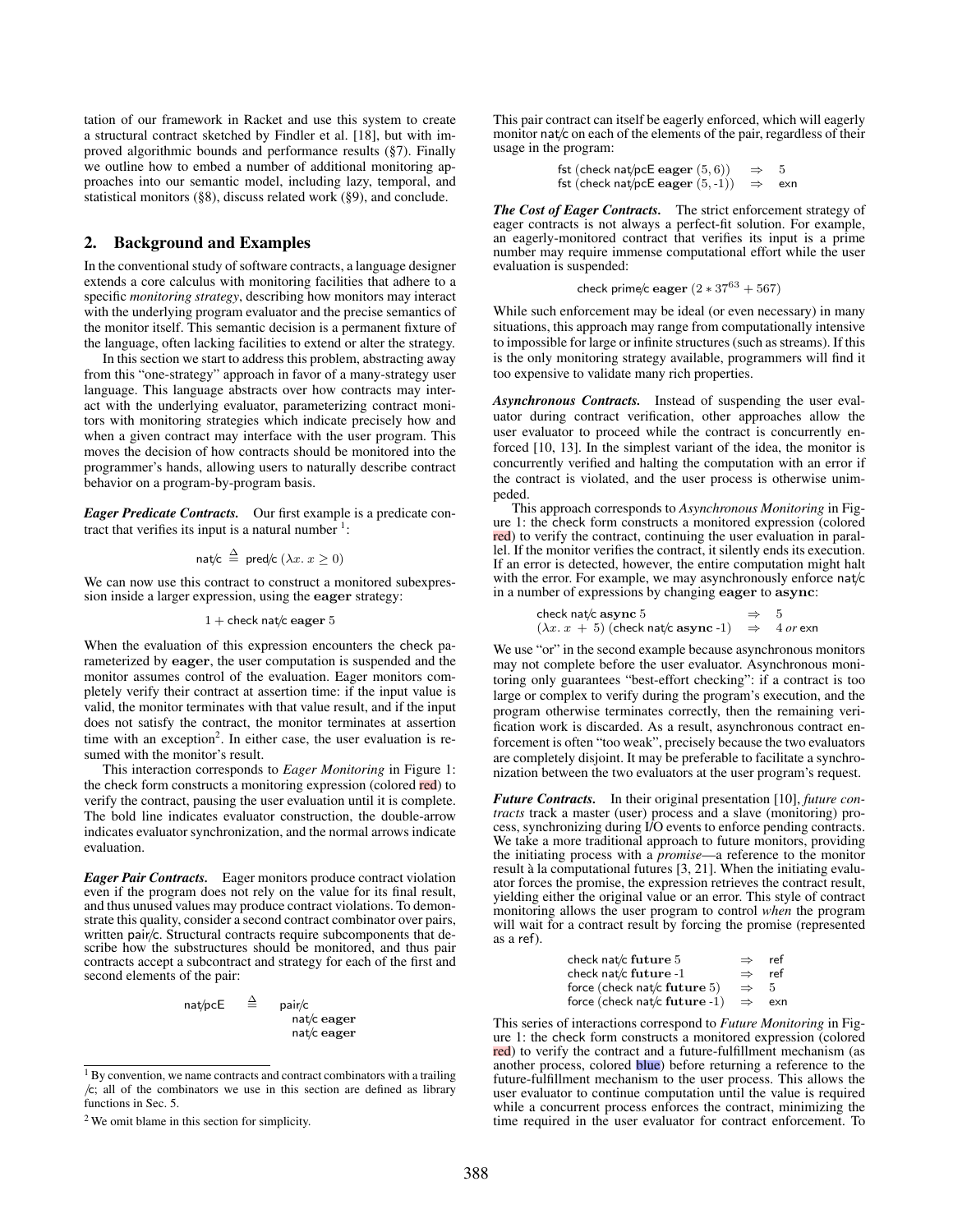

Figure 1. Communication patterns for eager, semi-eager, future, and asynchronous contract monitoring. The red regions indicate contractchecking evaluators and the blue regions indicate delay-reference evaluators.

further demonstrate this behavior, consider a revised contract over pairs that checks its sub-contracts using future:

nat/pcF  $\stackrel{\Delta}{=}$  pair/c nat/c future nat/c future

Now we must explicitly force the subcomponents of the pair:

```
fst (force (check nat/pcF future (5, -1))) \Rightarrow ref
 force (fst (force (check nat/pcF future (5, -1))) \Rightarrow 5
force (snd (force (check nat/pcF future (5, -1)))) \Rightarrow exn
        force (fst (check nat/pcF eager (5, -1))) \Rightarrow 5
             force (check nat/pcE future (5, -1)) \Rightarrow exn
```
The last two examples are of particular interest: each pair contract requires three strategies for each of its first sub-component, second sub-component, and the overall pair. If we use future for all three, we receive a promise that, when forced, returns a pair of further promises. Our framework allows the free intermixing of monitoring strategies, however, so we can construct a pair contract that is enforced at assertion time while delaying each of the subcomponent contract, or that eagerly enforces its subcomponents when forced (as in the last example, which uses nat/pcE, the eager pair contract).

*Semi-Eager Contracts.* The presentation of future contracts presumes that the contract monitor is too computationally complex to perform while suspending the user evaluator. Delaying the actual contract evaluation, however, is often sufficient: if a structural contract may be checked in layers and pieces as the program traverses the structure, piece-wise demand-time contract enforcement is often sufficient. This suggests a fourth model of contract monitoring which delays the monitor enforcement until the user evaluator forces the expression. Findler and Felleisen first used so-called *semi-eager* evaluation to model contracts across module bound-

aries, enforcing contracts only when invoked by the client module [16]. Hinze et al. [22] and Degen et al. [7] model this approach by encoding the Findler-Felleisen semantics directly in Haskell, and Chitil [5] builds on this encoding, introducing a number of combinators that exploit this delaying behavior.

Future monitoring closely mirrors semi-eager monitoring: while the former immediately performs contract enforcement but delays evaluator communication, the latter delays contract enforcement and immediately performs communication afterwards. As a result, the two strategies behave identically from the user's perspective in the absence of effectful operations and computational time:

| check nat/c semi 5                                                    | $\Rightarrow$ | ref |
|-----------------------------------------------------------------------|---------------|-----|
| force (check nat/c semi-1)                                            | $\Rightarrow$ | exn |
| $(\lambda x. 1 + \text{force } x)$ (check nat/c semi 5)               | $\Rightarrow$ | 6   |
| $(\lambda x. 1 + \text{force } x)$ (check nat/c semi-1) $\Rightarrow$ |               | exn |

While the usage looks identical with respect to expected outputs, the underlying semantic differences expose an axis of variation for contract monitors: *where* the delaying mechanism occurs in the monitoring process. This difference is apparent in the pattern presented as *Semi-Eager Monitoring* in Figure 1: we move the delay mechanism creation from the user evaluator to the monitoring evaluator, and thus expose a natural variance in monitoring semantics.

*Data Structural Contracts.* The contracts we have presented so far omit a large part of the design space for contracts: neither predicates nor pairs readily lend themselves to recursive contracts. Binary-search trees, conversely, provide an interesting venue for exploring structural contracts in the large, presenting opportunities for contract enforcement that contrast well with the asymptotic and algorithmic obligations of the underlying structure. For example, we might construct a contract to ensure that a given tree is indeed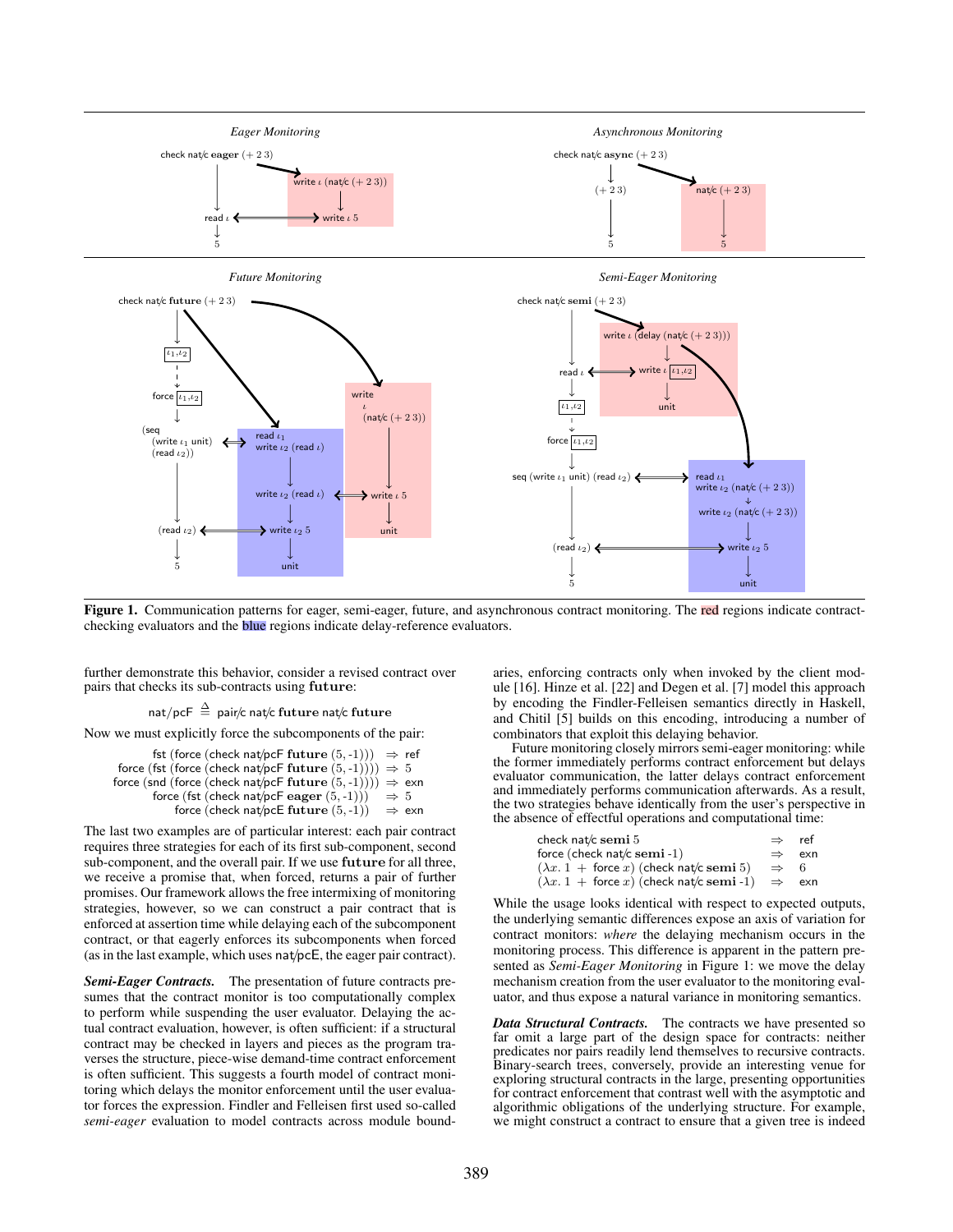organized in sorted order. We can do this with a dependent tree contract that takes four subcontracts and strategies for each of the leaf, left subtree, node value, and right subtree:

fix bst/E lo hi.

| tree/dc (pred/c null?)                                                           | eager | leaf  |
|----------------------------------------------------------------------------------|-------|-------|
| $(\lambda n. \text{bst/E } \ln n)$                                               | eager | left  |
| $(\text{pred/c } (\lambda x. \text{ } lo \leq x \text{ and } x \leq h_i))$ eager |       | value |
| $(\lambda n. \text{bst/E } n h i)$                                               | eager | right |

This contract ensures that each leaf of the tree is a null value and each value that occurs in the tree is within the correct numeric bounds. Under eager monitoring this contract must traverse the entire tree to enforce this constraint, requiring  $O(n)$  time, whereas a insertion algorithm would require  $O(\log n)$  time in a balanced tree. This style of monitoring is often preferable to ensure program safety, but such traversals become problematic as the structure increases in size. We can forgo such a strong guarantee, however, and opt for semi-eager contract enforcement:

fix bst/S lo hi.

| tree/dc $(pred/c$ null?)                                                                 |  | eager |
|------------------------------------------------------------------------------------------|--|-------|
| $(\lambda n. \text{bst/S } \ln n)$                                                       |  | semi  |
| $(\text{pred/c } (\lambda x. \text{ } lo \leq x \text{ and } x \leq \text{ } hi))$ eager |  |       |
| $(\lambda n. \text{bst/S } n \text{ hi})$                                                |  | semi  |

This contract will enforce the invariant on exactly the nodes we visit during the program, which will recover  $O(\log n)$  complexity for insertion into a balanced tree. Even so, we have tied the user evaluator to this contract, relying on the user program's evaluation to enforce the contract. Departing from such a coupling requires a full separation of the monitoring evaluator from the user evaluator.

Future monitors provides two approaches to such separation. In the first, we construct such a monitor by replacing the two uses of semi with future in the definition of bst/S, yielding bst/F. This third implementation of the binary-search tree invariant yields a unique situation: the future monitors will traverse the entire structure of the tree, but the user evaluator only waits on the results that are relevant to the completion of the program. Thus we may complete the user evaluator's computation without enforcing the invariant over the entire tree.

Alternatively, we might enforce bst/E concurrently under the future strategy, demanding the promise at the end of the entire user program. This will allow us to continue with a computation, verifying the contract concurrently and retrieving the final result at the last possible moment. This last alternative for future monitoring may also be constructed with asynchronous monitoring: the monitor will traverse the entire tree and enforce the contract, reporting an error only if and when it is detected.

*Function Contracts.* Monitoring a function contract verifies contracts on a function's input and output values. Like a pair contract, a function contract consists of two sub-contracts and their associated strategies: the first contract, or *pre-condition*, is enforced on function inputs, and the second contract, or *post-condition*, is asserted on the result of the function application. These contracts are constructed with the function contract combinator func/c:

- fnat/cE  $\triangleq$  func/c nat/c eager nat/c eager
- fnat/cS  $\stackrel{\Delta}{=}$  func/c nat/c semi nat/c semi

Function contracts deviate from pair contracts in one important way: while it was possible to write eager pair contracts that might produce inefficiency or diverge, the equivalent approach for function contracts is untenable. For any infinite set of valid inputs or outputs, such as the natural numbers, it is generally impossible to traverse the entire domain and codomain of a procedure to ensure that each adheres to the pre- and post-condition.

To avoid this problem, functional contract enforcement postpones the pre- and post-condition contracts until the function's precise input is available. This delay manifests as a secondary λ-abstraction around the monitored procedure, and thus while a function contract may be monitored under any strategy, that overall strategy only determines *when* the wrapped procedure is constructed [4]. (The literature suggests an alternative method for checking function contracts through statistical verification [12, 14], which we discuss in Sec. 8.) We define two monitored procedures using the contracts above:

| sub1/mE | $\triangleq$ | check fnat/cE eager $(\lambda x. x - 1)$         |
|---------|--------------|--------------------------------------------------|
| sub1/mS | =            | check fnat/cS eager $(\lambda x.$ force $x - 1)$ |

We use eager in both cases to avoid delaying the construction of the wrapped procedure. Applications proceed as follows:

| sub1/mE $5 \Rightarrow 4$    | $(cf_1)$           | sub $1/mS_5$                        | $\Rightarrow$ ref | $(sf_1)$  |
|------------------------------|--------------------|-------------------------------------|-------------------|-----------|
| sub1/mE -1 $\Rightarrow$ exn | (cf <sub>2</sub> ) | $sub1/mS -1$                        | $\Rightarrow$ exn | $(sf_2)$  |
| $sub1/mE 0 \Rightarrow$ exn  | (cf <sub>3</sub> ) | $sub1/mS$ $0$                       | $\Rightarrow$ ref | $(s f_3)$ |
|                              |                    | force $(sub1/mS 0) \Rightarrow$ exn |                   | $(s f_4)$ |

The first three examples are as expected: no contract is violated in the first, the pre-condition is violated in the second, and the post-condition is violated in the third. The semi-eager examples are more intricate: example  $(sf_1)$  behaves as expected, returning a reference that will yield 4 when forced, example  $(s f_2)$  produces an exception when the value monitored by the pre-condition is forced in the body of the function, and examples  $(s f_3)$  and  $(s f_4)$  indicate that the post-condition result must be demanded before usage.

*The Many-Strategy Approach.* Unfortunately, none of these approaches provide a single "silver bullet" solution to contract monitoring. While Degen et al. [7] conclude that "faithfulness is better than laziness", we assert that each strategy is an ideal fit in a number of situations, and so fixing the contract evaluator with a single strategy is a poor fit for programmer flexibility.

Furthermore, there is evidence that some useful contracts cannot be expressed with any of the strategies or combinators we have introduced so far [18]. For example, consider checking the fullness of a binary search tree, which ensures that a tree of height  $n$  has  $2<sup>n</sup>$  nodes. This property is easy to verify by traversing the tree, but it poses subtle issues for contract monitoring strategies. We would like to check as much of the tree as possible without forcing additional evaluation, but the *contract* requires traversal and thus we require some mechanism to back-propagate values to waiting contracts as the tree is explored.

As we will see in Sec. 7.2, asynchronous and semi-eager strategies combined with communication allow us to write this backpropagation mechanism, arranging a series of callbacks to verify the tree is full. This contract requires careful construction, but it will allow us to signal an error after we have traversed any unbalanced part of the subtree to its leaves.

The contracts we have examined thus far are all built from the same primitive effects: exceptions, concurrent processes with communication, and delaying and forcing mechanisms. In the next sections we will outline a core calculus with these operations and demonstrate how to construct general, generic, and strategyagnostic monitoring mechanisms from them.

## 3. A Concurrent Calculus for Contracts

Having demonstrated the core ideas of this new approach to contract monitoring, we turn our attention toward formalizing these features in  $\lambda_{\text{CC}}$ , the calculus of concurrent contracts. This calculus combines several standard features, including pure  $\lambda$ -expressions, exceptions, delay and force primitives, and a process model inspired by Concurrent ML [24, 29, 30]. The pure  $\lambda$ -calculus portion of the calculus includes several common forms (the unshaded portion of Figure 2), including if, case, pairs, and recursive bindings. Each of the additional language layers provides a separate level of abstraction in  $\lambda_{\text{CC}}$  aimed at a distinct class of clients: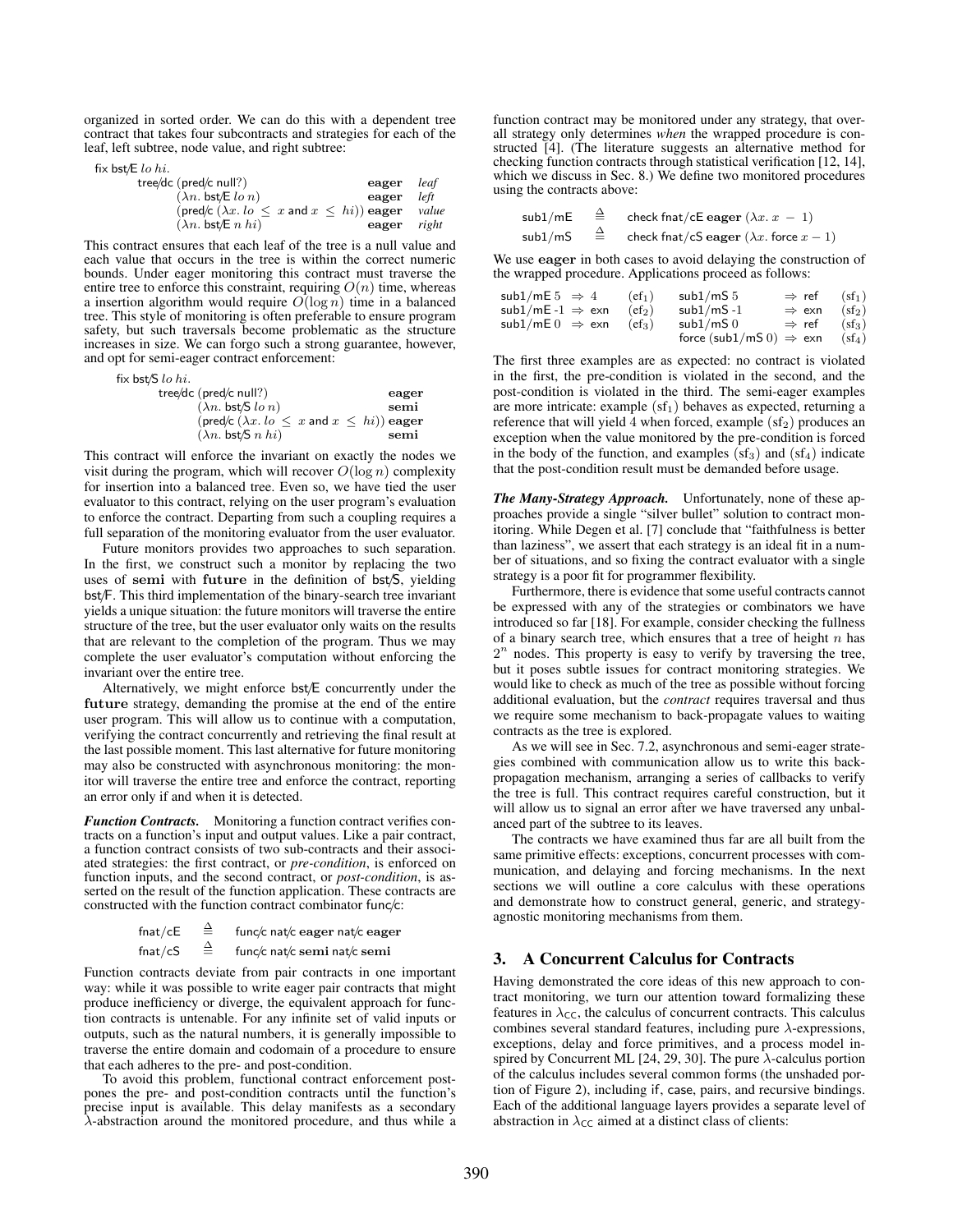

**Figure 2.** Syntax of  $\lambda_{\text{CC}}$ .

- The  $\lambda$ -calculus with check, raise, strategies s, blame  $B$ , and force (but not delay), appearing as "white" and red in Figure 2. This language fragment provides a framework for user programs that wish to enforce contracts and interact with delayed contract values. Contract writers also use this calculus to construct contracts and contract combinators that naturally adhere to the standard notions of value propagation for contracts. All of the contract combinators used in Sec. 2 and defined in Figure 6 are written in this language. Furthermore, we track blame following Dimoulas et al. [11]: each blame object contains three strings, indicating the contract, positive, and negative parties.
- The  $\lambda$ -calculus with the above features and synchronous process facilities chan, read, and write, including the white, red, and purple portions of Figure 2. These primitives allow contract writers to interact with the contract runtime to craft additional patterns of communication between monitoring evaluators to recover new—and sometimes improved—contract enforcement patterns. These three forms are colored purple to indicate their dual nature as contract writing facilities and underlying semantic specification. The only style of contract where we have found this necessary uses these communication facilities to propagate information between subcontracts in a recursive, dependent structural contract (as in the fullness verification described in the previous section). We show how to express this style of contract in our Racket implementation in Sec. 7.
- The full calculus, including everything in Figure 2 (the white, red, purple, and blue portions), adds the additional features to complete the semantic model of contract monitoring in terms of processes. These effects along with answers a, channel names  $\iota$ , the special *delay reference* form (Sec. 3.2), process pools  $\mathcal{P}$ , process tags  $T$ , channel maps  $K$ , evaluation contexts  $\mathcal{E}$ , and process contexts  $C$ , provide a basis for the implementation of check, force, and delay. Furthermore, this calculus serves as a semantic specification for the runtime evaluation of contract monitors, giving an account of the underlying operations of contracts, and it is not intended for use in user programs.

*Process Evaluation Rules*

$$
\frac{e \mapsto e'}{\mathcal{K}; \mathcal{P} + \langle n, \mathcal{T} \mid e \rangle \Rightarrow \mathcal{K}; \mathcal{P} + \langle n, \mathcal{T} \mid e' \rangle}
$$
 (STEP)

$$
\frac{n \notin \mathcal{C}[\text{spawn} \mid \mathcal{T} \mid e]}{\mathcal{K}; \mathcal{C}[\text{spawn} \mid \mathcal{T} \mid e] \Rightarrow \mathcal{K}; \mathcal{C}[\text{unit}] + \langle n, \mathcal{T} \mid e \rangle} \qquad \text{(SPAWN)}
$$

$$
\frac{\iota \notin \mathcal{K}}{\mathcal{K}; \mathcal{C}[\text{chan } v] \Rightarrow \mathcal{K} \cup \{\iota\}; \mathcal{C}[v \iota]}
$$
 (CHANNEL)

$$
\frac{\iota \in \mathcal{K}}{\mathcal{K}; \mathcal{C}[\text{read } \iota] + \mathcal{C}'[\text{write } \iota \ v]} \Rightarrow \mathcal{K}; \mathcal{C}[v] + \mathcal{C}'[\text{unit}]
$$
 (SYNC)

 $\overline{\mathcal{K}}; \langle n, \mathsf{U} \mid a \rangle + \mathcal{P}_{\mathsf{A}} \Rightarrow \mathcal{K}$ ; done a (TERM1)

$$
\overline{\mathcal{K}}; \langle n, M | v \rangle + \mathcal{P} \Rightarrow \mathcal{K}; \mathcal{P}
$$
\n(TERM2)

$$
\overline{\mathcal{K}; \langle n, A | v \rangle + \mathcal{P} \Rightarrow \mathcal{K}; \mathcal{P}}
$$
 (TERM3)

$$
\overline{\mathcal{K}}; \langle n, \mathsf{A} | \text{raise } v \rangle + \mathcal{P} \Rightarrow \mathcal{K}; \text{done (raise } v \rangle \tag{TERM4}
$$

*Exception Evaluation Rules*

| catch $h\ \Box \notin \mathcal{E}$ |                                                                                                                    |
|------------------------------------|--------------------------------------------------------------------------------------------------------------------|
|                                    | $\mathcal{E}$ [raise $v' \rightarrow r$ aise $v'$ catch $h v \rightarrow v$ catch $h$ (raise $v' \rightarrow h v'$ |

**Figure 3.** Small-step semantics for the effectful forms of  $\lambda_{\text{CC}}$ .

## 3.1 Core Features

We have already introduced the core user language (colored white and red) with canonical  $\lambda$ -calculus forms<sup>3</sup> through a series of examples, and thus we now focus on the remaining pieces of  $\lambda_{\text{CC}}$ : exceptions, processes, check, delay, and force. Exceptions are standard, and each of check, force, and delay are implemented in terms of processes, and thus we briefly explain exceptions and focus on the concurrent aspects of  $\lambda_{\text{CC}}$ , postponing delay and force until Sec. 3.2. The check form is described in Sec. 4, where we provide the semantics for each of eager, async, future, and semi monitoring in terms of the underlying process calculus and delay. In the remainder of the paper we use  $\rightarrow$  for a single *local* evaluation rule and  $\mapsto$  for a top-level evaluation step.

*Exceptions* We include the standard exception mechanisms raise and catch to report and handle contract violations. The last three rules in Figure 3 illustrate their behavior. The catch  $h e$  form installs a handler  $h$  during the evaluation of  $e$ . If that evaluation terminates with a value  $v$ , the handler is discarded and the entire form evaluates to v. Otherwise the evaluation of e may raise an exception value  $v'$ , in which case the intermediate contexts are discarded until either the exception reaches the top level or encounters the closest handler. In the latter case, the handler h is invoked on  $v'$ .

*Processes and Process Calculus* Runtime configurations in  $\lambda_{CC}$ , written  $\mathcal{K}; \mathcal{P}$ , consist of a collection of channels  $\mathcal{K}$  that scope over concurrent processes  $P$ . The set of channels  $K$  grows over the

<sup>3</sup> The semantic relations for these forms are standard and thus omitted.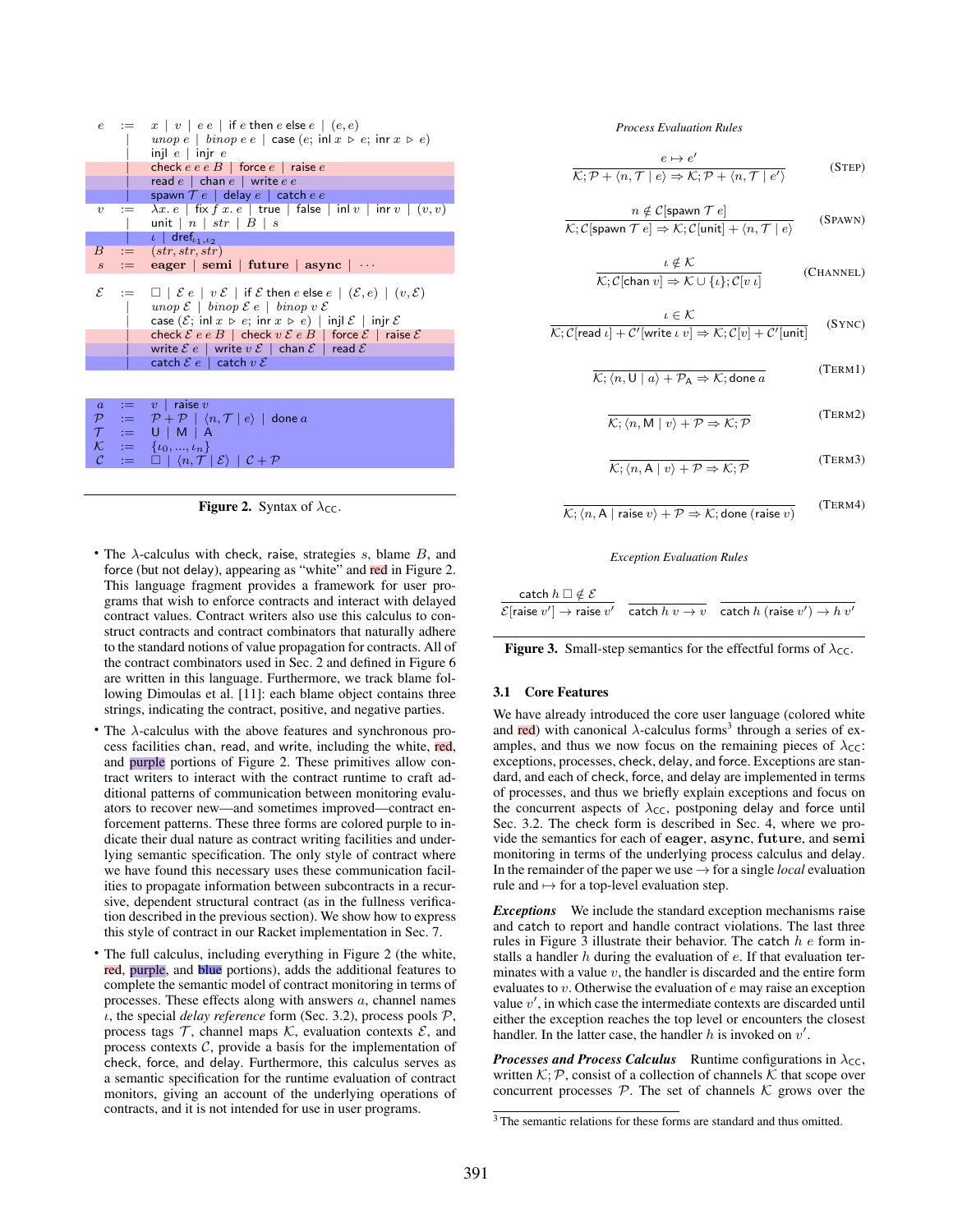|                                                               | $\mathsf{catchM} \overset{\Delta}{=} \lambda x \ f.$ $\mathsf{case}\ (x;\ \mathsf{inl}\ y \mathrel{\triangleright} f\ y;\ \mathsf{inr}\ y \mathrel{\triangleright} \mathsf{raise}\ y) \quad\mathsf{rep}/\mathsf{D} \overset{\Delta}{=} \ \mathsf{fix}\ \mathsf{rep}/\mathsf{D}\ i_1\ i_2\ x.$ $\mathsf{seq}\ (\mathsf{read}\ i_1)\ (\mathsf{write}\ i_2\ x)\ (\mathsf{rep}/\mathsf{D}\ i_1\ i_2\ x)$ |
|---------------------------------------------------------------|------------------------------------------------------------------------------------------------------------------------------------------------------------------------------------------------------------------------------------------------------------------------------------------------------------------------------------------------------------------------------------------------------|
| $v \neq$ dref $_{\iota_1,\iota_2}$<br>force $v \rightarrow v$ | force $(\text{dref}_{i_1,i_2}) \rightarrow \text{seq}$ (write $i_1$ unit) (catchM (read $i_2$ ) id)                                                                                                                                                                                                                                                                                                  |

delay  $e\to$  chan  $(\lambda i_1\; i_2.$  seq (spawn A (seq (read  $i_1)$  (let  $x=$  catch injr  $\;$  (injl  $\;e)$  in seq (write  $i_2\; x)$  (rep/D  $i_1\; i_2\; x))))$  dre $f_{i_1,i_2)}$ 



course of evaluation as new channels are constructed for communication with chan. The syntax distinguishes three kinds of processes:  $\langle n, \mathcal{T} | e \rangle$  represents an individual process made up of a unique process numerical identifier n, a process tag  $\mathcal T$ , explained below, and a  $\lambda$ -expression e; done a is a a halt state that indicates the computation has terminated with an answer a; and  $P + P$  is the concurrent computation of processes (or collections of processes). Process contexts  $C$  allow us to decompose process configurations, analogous to decomposing expressions via evaluation contexts  $\mathcal{E}$ .

The remaining semantics in Figure 3 formalizes the behavior of processes. We use  $\Rightarrow$  to rewrite process configurations, where  $\Rightarrow$ is non-deterministic in the result depending on scheduling choices. The rules implicitly equate configurations that differ only in the names of bound variables and the order or grouping of processes.

The first rule, STEP, describes internal steps taken during process evaluation: if the process body can take a top-level step  $e \mapsto e'$ , then the process may take an internal step under the  $\Rightarrow$ relation. The second rule, SPAWN, describes process creation. We require two arguments to spawn a process: a process tag  $\mathcal{T}$ , signifying the nature of the process, and an expression e to evaluate in the new process. In a well-formed configuration, there is exactly one process tagged U which represents the "main" computation. Configurations may include any number of monitoring processes, tagged M, as well as asynchronous processes, tagged A. Spawning a new process allocates a unique process identification number, adds the process to the configuration, and yields unit in the original process.

The third rule, CHANNEL, creates new channels for synchronous process communication. This form takes a one-argument procedure v as input, creates a new channel  $\iota$ , adds it to  $\mathcal{K}$ , and provides the new channel as input to the procedure  $v$ . The fourth rule, SYNC, describes synchronous communication: if the program configuration includes a process ready to write a value across a channel and another ready read from the same channel, these two processes can simultaneously perform the communication step.

The termination behavior of a process is dictated by its *tag*, U, M, or A, described by TERM1–TERM4 in Figure 3. If a process configuration consists solely of a finished user process and asynchronous processes, the configuration may halt nondeterministically with the result of the user process. If any of the asynchronous processes has detected a contract violation, the configuration may also non-deterministically terminate with that contract violation. If a monitoring process halts with an error due to a malformed expression, the entire configuration becomes stuck and is unable to take another evaluation step.

#### 3.2 Delay and Force

Some contract monitoring strategies (e.g., semi-eager and future) require fine-grained interaction with the user evaluator in the callby-value calculus to delay the evaluation of code fragments. One way to express such interactions would be to require user expressions to provide synchronization hooks for the monitoring thread. Taken to its logical extreme, this approach would reduce to manually implementing the call-by-value, call-by-name, and call-byneed  $\lambda$ -calculi and their interactions using explicit channels and processes [31]. These encodings would allow any pattern of interaction between the user evaluator and the monitor, but they would come at a heavy price: *every* λ-expression would be expressed as a process and each application would encode the desired behavior as a pattern of communication between the procedure and argument processes. The pure  $\lambda$ -calculus sublanguage would evaporate, yielding a process-based calculus.

This extreme approach is incompatible with our goals of explaining, integrating, and implementing existing contract systems into existing languages with our approach. Even a less-extreme approach would require intrusive changes to add synchronous behavior in the user program. Instead we add delay and force facilities to provide "enough" control over the critical portions of evaluation without requiring substantial modification to user programs. Monitoring strategies can use delay to suspend the evaluation of  $\lambda$ expressions, and user programs must explicitly use force to evaluate these suspended expressions. As we illustrate in Sec. 7, wherein we introduce our Racket implementation and use it to write several contracts, these occurrences of force are not overly intrusive. Furthermore, force may be removed if the language has sufficient support to automatically force values during runtime [21].

The need for force seems to imply greater inconvenience for programmers, compared to existing contract systems which allow the result of contract monitoring to be used directly. However, this seeming convenience relies in most cases (such as contract systems for Racket or Haskell) on only allowing strategies which fit precisely with the underlying language evaluation semantics. Instead, we allow programmers to choose between strategies without requiring changes to the underlying evaluation semantics. Only when there is a mismatch between the monitoring strategy and the evaluation, as in a call-by-value language with semi monitoring, is manual control over evaluation with force needed. Dimoulas et al. [10] present a call-by-value calculus with future monitoring *without* delay and force, but only ever execute flat predicate contracts in parallel. Furthermore, they manually add synchronization—equivalent to force—at effect points. They suggest that this could be implicitly performed by the runtime system, just as implicit forcing could be added.

While integral to the inner workings of semi and future, delay and force are straightforward to define with the communication and process facilities in  $\lambda_{\text{CC}}$  (Figure 4). The evaluation of delay e proceeds as follows: we construct a pair of new channels  $\iota_1$ and  $\iota_2$ , spawn a process  $p_r$  that immediately blocks reading from  $\iota_1$ , and then return a delay a *delay reference* d, a tagged pair of  $\iota_1$ and  $\iota_2$ .

If d is never used, process  $p_r$  remains blocked and the expression e that was delayed is never evaluated. A process  $p_f$  having access to d may force the evaluation of e as follows: we write unit to  $\iota_1$  and then block reading from  $\iota_2$  taking care to handle the possible error value.

The write action of  $p_f$  on  $\iota_1$  awakens  $p_r$ . The process  $p_r$  evaluates e and writes the resulting value on  $\iota_2$ . Process  $p_r$  then replicates itself via  $rep/D$ , ensuring further forces of the same delay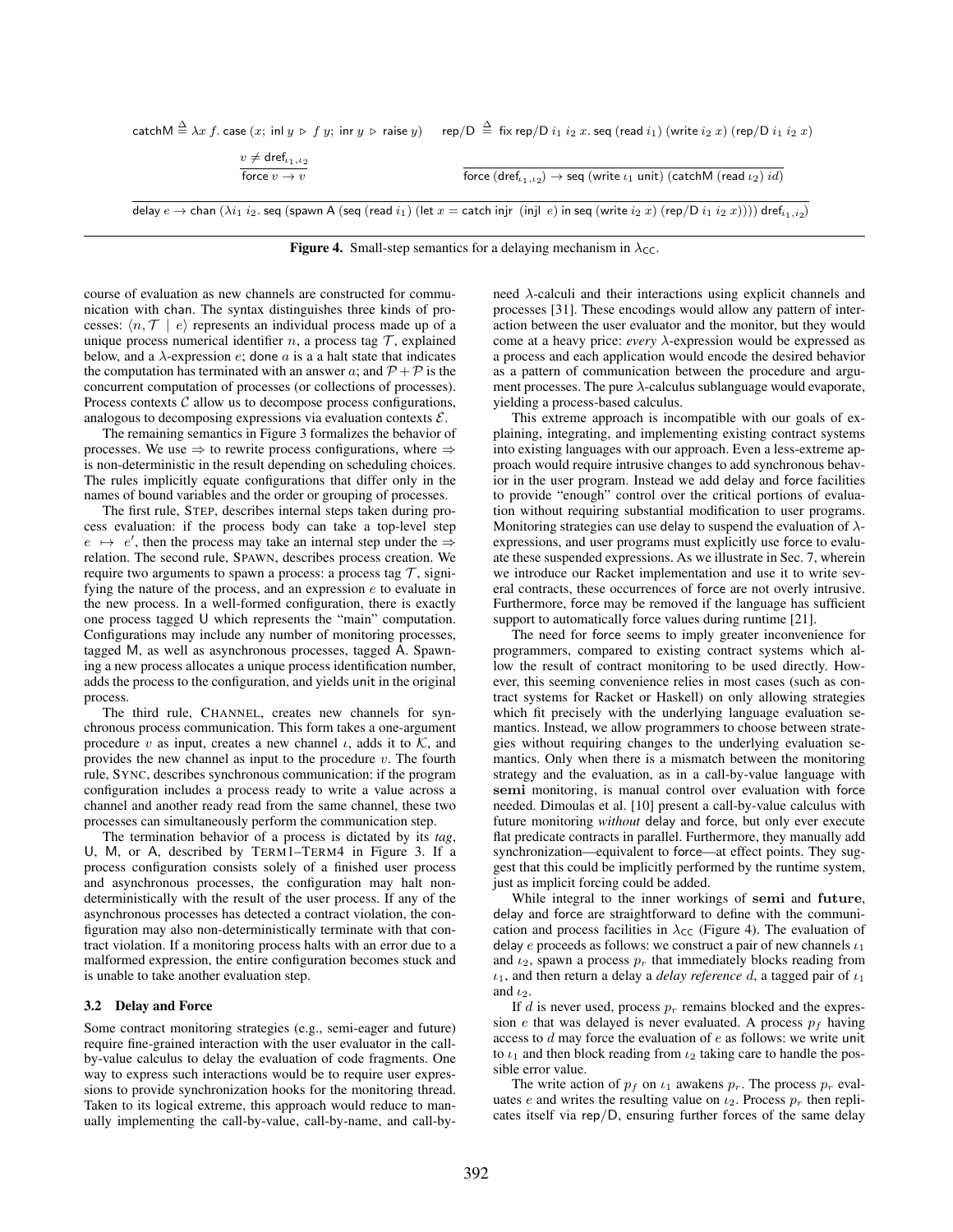reference produce the same value without re-evaluation. Finally, It is possible that  $e$  will raise an exception, and so the value written to  $\iota_2$  is tagged to indicate when this has occurred.

Finally, applying force to any value which is not a delayreference returns the value unchanged. This operation is a matter of programmer convenience: a function  $\lambda x$ .  $\hat{x} + 1$  can *only* be monitored by contracts whose preconditions do *not* build delay references, e.g., preconditions that use eager. Using strategies like semi in the precondition would attempt to invoke addition on a delay reference. In contrast, the function  $\lambda x$ . force  $x + 1$  can be used with *any* strategy for the precondition contract whether it builds a delay reference or not.

## 4. Contract Monitoring with Processes

We now construct the monitoring behaviors characterized in Sec. 2, presenting the underlying semantics for check to describe the many-strategy monitoring system for  $\lambda_{\text{CC}}$ . This semantic model, presented in Figure 5, explicitly encodes each monitoring strategy as a pattern of process communication, illustrating their subtle and precise differences.

*Eager Monitors.* The eager approach to contract monitoring closely matches the CPCF calculus described by Dimoulas et al. [11], where every contract is checked at assertion time. These checks are modeled as immediate interactions between processes, as presented in Figure 1. Consider a further diagram where the monitor produces an error:



This behavior is encoded via the process effect operators in  $\lambda_{\text{CC}}$  in the eager definition of check (see Figure 5). To demonstrate this interaction, consider the running example of enforcing the contract  $nat/c<sup>4</sup>$ :

```
\langle 0, U | check nat/c eager v b)
              \Rightarrow^* \langle 0, U | catchM (read ι) id)
                     +\langle 1, M | write \iota (catch injr (injl (nat/c v b))))
When v := 5, the computation proceeds as:
            \Rightarrow^* \langle 0, U \mid \text{catchM (read } \iota \rangle \ id \rangle + \langle 1, M \mid \text{write } \iota \text{ (inl 5)} \rangle
```
 $\Rightarrow$   $\langle 0, U \vert$  catchM (inl 5)  $id \rangle$  $\Rightarrow$   $\langle 0, U | 5 \rangle$ 

When  $v := -1$ , the computation proceeds as:

```
\Rightarrow^* \langle 0, U \vert catchM (read ι) id \rangle +\langle 1, M \vert write ι (inr b))
\Rightarrow^* \langle 0, U \vert catchM (inr b) id \rangle
```
 $\Rightarrow^*$   $\langle 0, U |$  raise b)

Here check immediately constructs the communication channel  $\iota$  and the monitoring process. The initiating process performs a blocking read across  $\iota$  while the monitoring process checks the contract with the monitored value. The result of the contract is handled by injecting values to the left and exceptions to the right before writing them to the initiating process. Finally, the initiating evaluator processes the result with catchM, continuing with the value or re-throwing the exception.

*Asynchronous Monitors.* The asynchronous approach to contract monitoring consists of stand-alone monitors that perform "best-effort" checking: if the monitor is not finished when the user program is complete, then the entire program produces the userprogram answer and discards the incomplete monitor, as presented in Figure 1. Consider a further diagram where the monitor produces an error:



With explicit processes, this monitoring strategy is straightforward, as implemented in Figure 5. When invoked, check spawns an asynchronous process to perform the check; there is no additional synchronization except for possible termination of the configuration in the event of an error. When the monitor is complete, the asynchronous process terminates with either a value  $v$  or an exception raise v. This lack of synchronization can produce non-deterministic results for asynchronous monitoring:

> $\emptyset$ ;  $\langle 0, U | id$  (check nat/c async -1 b))  $\Rightarrow$  {l}; \le 0, U | id -1\times\{-1, A | (nat/c -1 b)\}  $\Rightarrow$  { $\iota$ };  $\langle 0, U | -1 \rangle$  + $\langle 1, A | (nat/c -1 b) \rangle$  $\Rightarrow^* \{\iota\};$  done -1  $\Rightarrow^* {\iota}; {\langle 0, U | id -1 \rangle} + {\langle 1, A | (nat/c -1 b) \rangle}$  $\Rightarrow$  \* { $\iota$ };  $\langle 0, U | \cdots \rangle$  + $\langle 1, A |$  raise  $b \rangle$  $\Rightarrow$   $\{i\};$   $\langle 1, A \mid$  raise  $b \rangle$  $\Rightarrow$  \* {*i*}; done (raise *b*)

Even with this potential non-determinism, asynchronous contracts can provide a reasonable alternative to completely verifying contracts over large structures.

*Future Monitors.* Originally posed by Dimoulas et al. [10], future contracts check contracts concurrently during program execution, synchronizing only when necessary for the program to continue. Dimoulas et al. [10] perform this synchronization at all program side effects; we instead synchronize when the value is demanded. The implementation of future monitoring follows eager monitoring, but delays the receipt of the resulting value until it is needed (Figure 5). The consumer of the contracted value can force the future at any time, at which point the blocking nature of read will halt the current process until contract checking is complete. Returning to our example, evaluation proceeds as follows:

```
\langle 0, U | force (check nat/c future 5 b))
\Rightarrow^* \langle 0, U \mid force (delay (catchM (read ι) id))\rangle +\langle 1, M | write \iota (catch injr (injl (nat/c 5 b))))
\Rightarrow * \overline{\langle 0, \mathsf{U} \mid} force dref_{\iota_2,\iota_3}\rangle +\langle 1, M | write \iota (catch injr (injl 5))) + \langle 2, A | \cdots \rangle\Rightarrow* \langle 0, U | catchM (read \iota_3) id)+
        \langle 1, \mathsf{M} \mid write \iota (\mathsf{inl} \ 5) \rangle + \langle 2, \mathsf{A} \mid \cdots read \iota \ \cdots \rangle\Rightarrow * \langle 0, U \mid catchM (read \iota_3) id \rangle + \langle 2, A \mid \cdots write \iota_3 (inl 5 \rangle \cdots \rangle\Rightarrow^* \langle 0, U | 5 \rangle + \langle 2, A | \cdots \rangle
```
The derivation corresponds to the enforcement process presented in *Future Monitoring* in Figure 1: the check form constructs two new processes, colored red and blue, that collectively provide the monitoring future. The third, fourth, and fifth steps correspond to the synchronizations that take place in Figure 1, first between the user and delay processes, then the monitor and delay processes, and finally the user and delay processes again. The derivation ends with the monitoring process removed from the configuration and the user process continuing with the monitor result.

*Semi-Eager Monitoring.* Semi-eager monitoring [5–8, 22] delays contract checking until the checked value is demanded, an approach that appears naturally when Findler-Felleisen-style are recreated in lazy languages such as Haskell [5, 7, 22]. The implementation of semi-eager monitoring mirrors future monitoring, except that the contract expression is delayed instead of the user con-

<sup>&</sup>lt;sup>4</sup> We elide  $K$  in our examples for simplicity of presentation.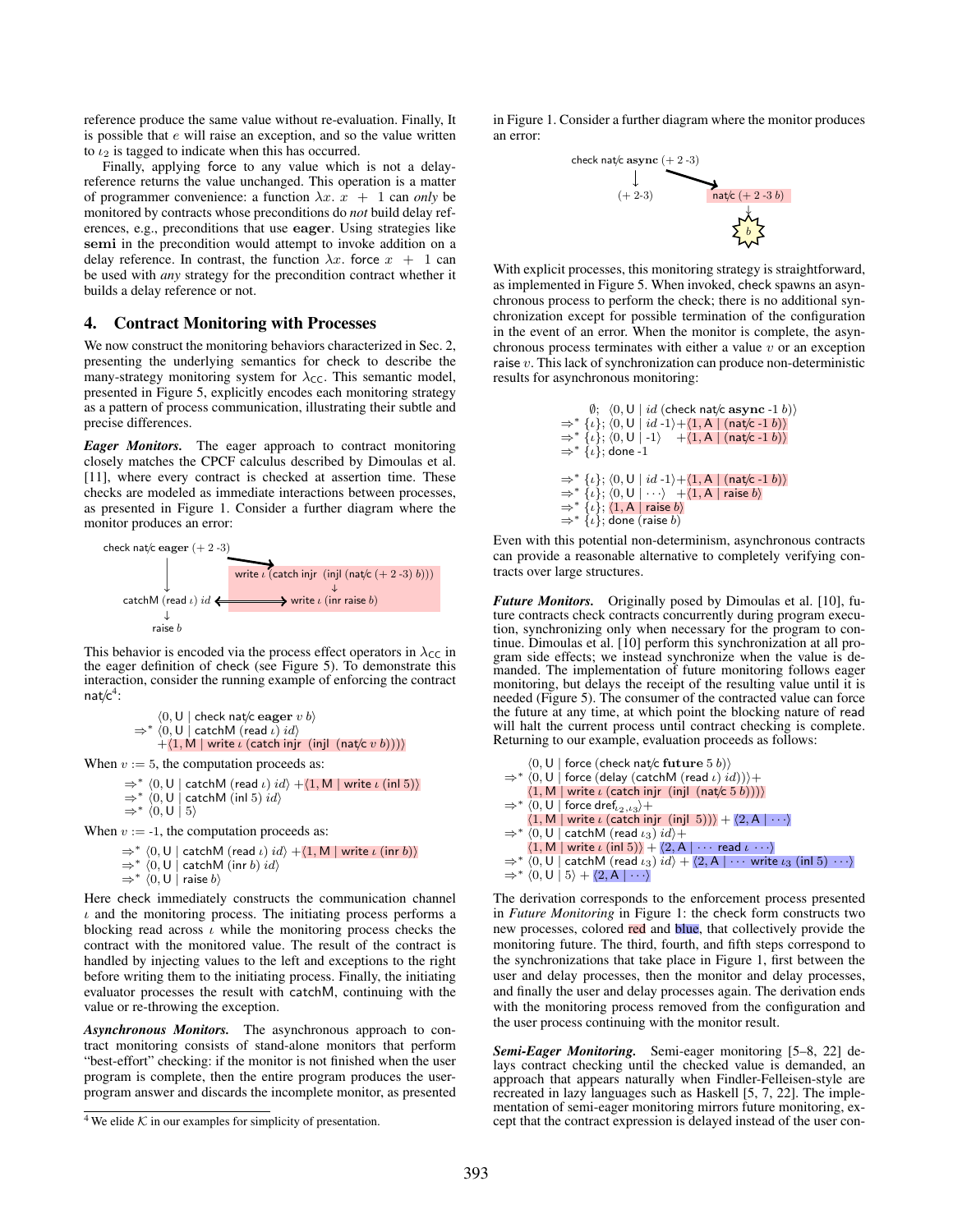```
check c eager e b \to \text{chan}(\lambda i) seq (spawn M (write i (catch injr (injl (e e b))))) (catchM (read i) id))<br>check c future e b \to \text{chan}(\lambda i) seq (spawn M (write i (catch injr (injl (e e b))))) (delay (catchM (read i) id)))
check c future e b \to \text{chan} (\lambda i. \text{ seq } (\text{spam } M \text{ (write } i \text{ (catch injr } (injl \qquad (c e b)))) (delay
check c semi e b \rightarrow chan (\lambda i. seq (spawn M (write i (catch injr (injl (delay (ce b)))))) (catchM (read i) id))
check c async e b \rightarrow seq (spawn A (c e b))
```
Figure 5. Small-step semantics for the contract monitoring mechanism in  $\lambda_{\text{CC}}$ .

sumption form (Figure 5). Returning again to our example, evaluation proceeds as follows:

```
\langle 0, \mathsf{U} \mid force (check nat/c \mathbf{semi} \, 5 \, b)\rangle\Rightarrow * (0, U | force (catchM (read ι) id))+
        \langle 1, M | write \iota (catch injr (injl (delay (nat/c 5 b)))))
        \langle 0, U | force (catchM (read ι) id)\rangle +\langle 1,\mathsf{M}\mid write \iota dref_{\iota_2,\iota_3}\rangle+\langle 2,\mathsf{A}\mid\cdots\rangle\Rightarrow \forall \langle 0, U | force dref_{\iota_2,\iota_3}\rangle + \langle 2, A | seq (read \iota_1)\ \cdots \rangle\Rightarrow^* \langle 0, U \vert catchM (read \iota_2) id +
        \langle 2, A \mid let x = catch injr (injl (nat/c 5 b)) in \cdots)
\Rightarrow * \overline{\langle 0, U |} catchM (read \iota_2) id +
        \langle 2, A \mid seq (write \iota_2 (inl 5))) (rep/D \iota_1 \iota_2 (inl 5)))
\Rightarrow^* \langle 0, \mathsf{U} | 5 \rangle + \langle 1, \mathsf{A} | \mathsf{rep} / \mathsf{D} \iota_{1} \iota_{2} \mathsf{(inl 5)} \rangle
```
When the resultant delay reference is forced, the initiating process signals the delay reference to perform the monitoring operation. The delay reference process returns the result of the contract enforcement via the correct injection, facilitating communication between the user evaluator and the delayed monitor.

## 5. Contract Combinators

As we have seen, a contract is a procedure that accepts a value and a blame tuple and produces a checked version of the value, raising the appropriate exception on failure. In a higher-order language, we can abstract over these contracts, producing a library of *contract combinators* written with check in  $\lambda_{\text{CC}}$ . Remarkably,  $\lambda_{\text{CC}}$  contracts look syntactically similar to existing combinator implementations, since these abstractions do not need to interact with the low-level communication semantics of check. The simplest contract combinator, pred/c, checks a predicate on the monitored value. More sophisticated contract combinators reuse the check form to enforce subcontracts on subcomponents of their input (see Figure 6).

*Predicate Contracts.* Predicate contracts, constructed with pred/c, follow directly from our previous description. The combinator  $pred/c$  takes a predicate c as input and produces a contract that expects a value  $x$  and blame tuple  $b$  as input. When this procedure is invoked, we evaluate the expression

if  $c x$  then  $x$  else raise  $b$ 

Here, x is the monitored value, c is the monitoring predicate,  $b$  is the responsible party. This expression is evaluated when the contract is enforced as  $(c e b)$  in Figure 5, returning the value on success or raising the blame tuple as an exception on failure.

*Pair Contracts.* As discussed in Sec. 2, pairs use two subcontracts with their associated strategies for each of the left and right subcomponents. The pair combinator constructs the contract in terms of its subcontracts, monitoring each on the appropriate subcomponent of the pair with check as:

(check  $c_1 s_1$  (fst  $p$ )  $b$ , check  $c_2 s_2$  (snd  $p$ )  $b$ )

Here  $p$  is the monitored pair,  $c_1$  and  $s_1$  are the contract and strategy for the first element, and  $c_2$  and  $s_2$  are the contract and strategy for the second element. The contract decomposes the pair into its sub-pieces *when* the monitoring strategy specifies to do so, and construct a new pair via check, which is returned to the initiating (or demanding) location.

**Function Contracts.** Function contracts, constructed with func/c in Figure 6, take two contracts and strategies which indicate the preand post-condition and their strategies. The result is a procedure

$$
\begin{array}{rcl}\n\text{pred/c} & \triangleq & \lambda c. \ \lambda x \ b. \ \text{if } c \ x \ \text{then } x \ \text{else raise } b \\
\text{pair/c} & \triangleq & \lambda c_1 \ s_1 \ c_2 \ s_2. \\
& \lambda p \ b. \ \text{(check } c_1 \ s_1 \ \text{(fst } p) \ b, \text{check } c_2 \ s_2 \ \text{(snd } p) \ b) \\
\text{func/c} & \triangleq & \lambda c_1 \ s_1 \ c_2 \ s_2. \\
& \lambda f \ b. \ \lambda x. \ \text{check } c_2 \ s_2 \ \text{(f (check } c_1 \ s_1 \ x \ \text{(inv } b))) \ b \\
\text{func/dc} & \triangleq & \lambda c_1 \ s_1 \ g \ s_2. \\
& \lambda f \ b. \\
& \lambda x. \ \text{check } (g \ \text{(check } c_1 \ s_1 \ x \ \text{(ind } b))) \ s_2 \\
& \quad (f \ \text{(check } c_1 \ s_1 \ x \ \text{(inv } b))) \ b \\
\end{array}
$$



that expects some function  $f$  and the appropriate blame labels. When invoked, the combinator constructs the function:

 $\lambda x.$  check  $c_2$   $s_2$   $(f$  (check  $c_1$   $s_1$   $x$   $(\textsf{inv } b)))$   $b$ 

Here f is the monitored function, x is that function's input,  $c_1$  and  $s_1$  are the contract and strategy for the pre-condition, and  $c_2$  and  $s_2$ are the contract and strategy for the post-condition. We also use the blame operator inv, which inverts the pre-condition blame labels to ensure correct blame [11]. Dependent functions follow directly<sup>5</sup>, using ind to construct the *indy* label structure.

## 6. Metatheory

We briefly sketch out two metatheoretical aspects of our system: the type system and an embedding of the original contract system presented by Findler and Felleisen [16].

*Typing the Contract Calculus.* We sketch the type system for  $\lambda_{\text{CC}}$ , using the type grammar in Figure 7. The typing rules are standard: delay  $e$  and force  $e$  share the type of  $e$ . The raise form may be given any type.

We define con  $\tau$  as an abbreviation for contract types with the shape discussed previously: The contract shorthand enforces the contract shape discussed previously: a contract takes its input and blame labels, returning the original type  $\tau$ . The strategy types  $\sigma$  are as expected: eager is typed as eager and so forth. The check form takes a contract of type con  $\tau$ , a strategy of type  $\sigma$ , a monitored expression of type  $\tau$ , and a blame set of type blame, returning a value of type  $\tau^6$ .

Communication requires types for channels, which are included in an additional type environment  $\Delta$  over  $\mathcal{K}; \mathcal{P}$ . A process configurations is well-typed up to deadlock if each process term is made up of well-typed subterms, and each process is well-typed if the underlying  $\lambda$ -calculus expression is also well-typed.

**Theorem 6.1.** *For any well-typed configuration*  $K; P$ *, either:*  $K; P$ *is in a well-typed halt state; there exists some well-typed configuration*  $K'$ ;  $\mathcal{P}'$  such that  $K; \mathcal{P} \Rightarrow K'$ ;  $\mathcal{P}'$ ; or  $K; \mathcal{P}$  is in a stuck state S*, which include configurations where a monitoring process has raised an exception or is otherwise blocked, or all processes are*

<sup>5</sup> The dependent function combinator uses the same strategy for both enforcements of  $c_1$ , but it is possible to vary this strategy between them.

<sup>6</sup> Explicitly typing delay references requires a type-level metafunction that uses the strategy's type to calculate the final type of a contract.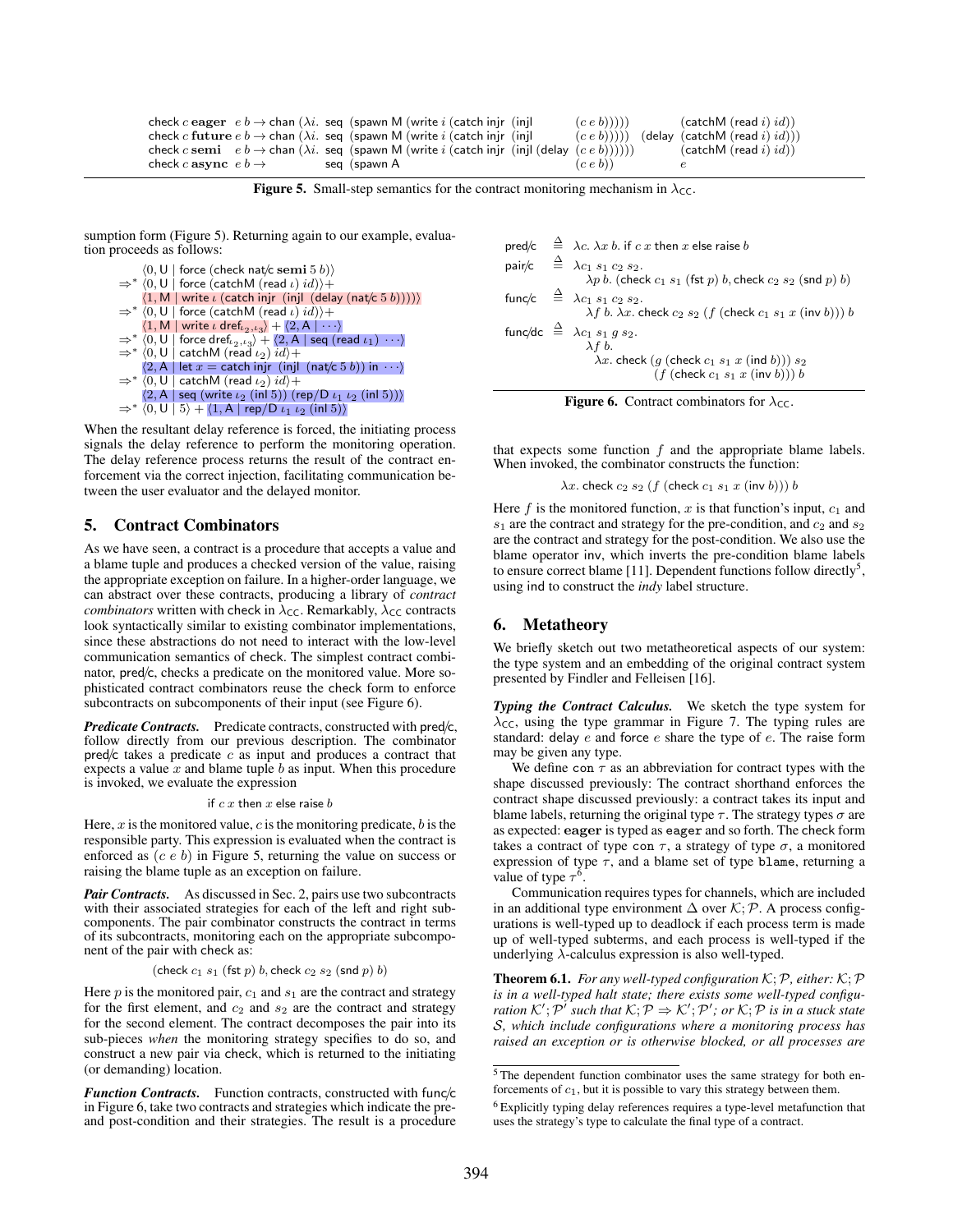|            |              | $\tau$ := int   bool   str   error   ()<br>$\begin{array}{cc} \vert & \tau \to \tau \vert \tau \times \tau \vert \tau + \tau \vert \text{ chan } \tau \vert \text{ con } \tau \vert \sigma \end{array}$ |
|------------|--------------|---------------------------------------------------------------------------------------------------------------------------------------------------------------------------------------------------------|
|            | $\sigma$ :=  | eager   seager   future   async                                                                                                                                                                         |
| blame      |              | $\triangleq$ str $\times$ str $\times$ str                                                                                                                                                              |
| $con \tau$ | $\triangleq$ | $\tau \to h$ lame $\to \tau$                                                                                                                                                                            |
| check      |              | con $\tau \to \sigma \to \tau \to b$ lame $\to \tau$                                                                                                                                                    |

**Figure 7.** Typing grammar for  $\lambda_{\text{CC}}$ .

*either blocked on communication that may not be further reduced by* SYNC *or have delay references is usage positions.*

*Correctness of Encoding.* We demonstrate that our semantics faithfully recreates the original semantics provided by Findler and Felleisen's *Contracts for Higher-Order Functions* [16]. We choose this semantic model for two reasons: first, this semantics has been widely accepted and rigorously verified, and second, the subtleties of less-eager monitoring approaches vary whereas the semantics of eager monitoring is well-accepted. Furthermore, this embedding is one-way: while it may be possible to recover the exact communication structure of every collection of processes [26], it is not worthwhile or insightful. Finally, Findler and Felleisen [16] use *lax* monitoring for dependent monitors (as discussed by Dimoulas et al. [11]), and thus we omit them.

Theorem 6.2. *If* c *is an expression in* FF*, the original semantics presented by Findler and Felleisen [16], then there is some context*  $P \in FF$  such that  $c = P[c']$  and a translation function  $T(P, c')$ :  $FF \rightarrow \lambda_{\text{CC}}$  *such that either:* 

*1. if*  $P[c'] \mapsto^* v$ , *then*  $T(P, c') \Rightarrow^*$  done *v*; 2. ∀n. *if*  $P[c'] \mapsto^*$  exn p, then  $T(P, c') \Rightarrow^*$  done (raise b) *where*  $b = (p, n)$ .

*Proof.* We assume that Findler and Felleisen's I operator has already been run on the input c, which performs *obligation insertion*, or, more simply, inserts the contracts provided by the outer val rec binding form into the main expression. We proceed by "recoloring" the if expressions in  $c$ , indicating whether they were constructed by a contract monitor or not. We also explicitly mark contract forms containing values as value forms in the language to ease translation. Monitoring flat contracts will now produce something of the form if<sub>c</sub>  $e_1$   $e_2$   $e_3$ . The proof proceeds by induction on the length of  $\mapsto^*$ , where we we define a handful of translation functions such that  $T(P, c') = F(g(P), f(c'))$  where

$$
\begin{array}{lcl} f(c') & = & ((\mathcal{C}, \mathcal{K}), e) \\ g(P) & = & ((\mathcal{C}, \mathcal{K}), \mathcal{E}) \end{array}
$$

such that

$$
F(((\mathcal{C}',\mathcal{K}'),\mathcal{E}),((\mathcal{C},\mathcal{K}),e)) = \mathcal{K}' \cup \mathcal{K};\mathcal{C}'[\mathcal{C}[\mathcal{E}[e]]]
$$

We only present one case in full:

Case:  $P[V_1^{contract(V_2), p, n}] \mapsto P[\text{if}_c (V_2 V_1) V_1 \text{ (blame } p)]$ : We perform the following translations:

$$
f(V_1) = ((\mathcal{C}_{v_1}, \mathcal{K}_{v_1}), v_1)
$$
  
\n
$$
f(V_2) = ((\mathcal{C}_{v_2}, \mathcal{K}_{v_2}), v_2)
$$
  
\n
$$
c = \lambda x b. \text{ if } v_2 \text{ x then } x \text{ else raise } b
$$
  
\n
$$
f(contract(V_2)) = ((\mathcal{C}_{v_2}, \mathcal{K}_{v_2}), c)
$$
  
\n
$$
f(p) = ((\mathcal{C}_p, \mathcal{K}_p), p_{cc})
$$
  
\n
$$
f(n) = ((\mathcal{C}_n, \mathcal{K}_n), n_{cc})
$$
  
\n
$$
f_{blame}(p) = b
$$

Then  $f(V_1^{contract(V_2), p, n}) = ((P_1, K_1), e_1)$  where:

$$
\begin{array}{rcl} e_1 & = & \text{check } c \text{ eager } \hat{v_1} \; b \\ \mathcal{P}_1 & = & \mathcal{C}_{v1}[\mathcal{C}_{v2}[\Box]] \\ \mathcal{K}_1 & = & \mathcal{K}_{v_1} \cup \mathcal{K}_{v_2} \end{array}
$$

Then let  $\iota_{v_1}$  be a unique channel and  $f(\text{if}_c (V_2 V_1) V_1 (\text{blame } p)) =$  $((\mathcal{P}_2, \mathcal{K}_2), e_2)$  where:

 $e_2 =$  catch $\mathsf{M}$  (read  $\iota_{v_1})$   $id$  $\mathcal{P}_2=\mathcal{C}_{v_1}[\mathcal{C}_{v2}[\Box+\langle n,\mathsf{M}\mid \mathsf{write}\; \iota_{v_1} \;(\mathsf{catch}\; \mathsf{injr}\; \;(\mathsf{injl}\; \; (c\; v_1\; b))\rangle]]$  $\mathcal{K}_2 = \mathcal{K}_{v_1} \cup \mathcal{K}_{v_2} \cup \{\iota_{v_1}\}\$ Then we compute  $g(P) = (\mathcal{C}_P, \mathcal{K}_P)$ . Finally, let  $C = C_P [C_{v_1} [C_{v_2} \Box]$  and  $K = K_{v_1} \cup K_{v_2} \cup K_P$  Therefore:  $F((\mathcal{C}_P, \mathcal{K}_P), ((\mathcal{P}_1, \mathcal{K}_1), e_1))$  $=\begin{array}{l} \mathcal{K}; \mathcal{C}[{\mathsf{check}}\ c\ {\mathsf{eager}}\ \hat{v_1}\ b]\ {\Rightarrow}^* \mathcal{K}\cup \{\iota_{v_1}\}; \mathcal{C}[[{\mathsf{catchM}}\ ({\mathsf{read}}\ \iota_{v_1})\ id]+ \end{array}$  $\langle n,\mathsf{M}\mid$  write  $\iota_{v_1}$  (catch injr  $\,$  (injl  $\,(c_2\;v_1\;b)))\rangle]$  $F((\mathcal{C}_P, \mathcal{K}_P), ((\mathcal{P}_2, \mathcal{K}_2), e_2))$ 

 $\Box$ 

# 7. Implementation and Advanced Monitors

In a language (e.g., Racket [19]) with the right infrastructure (syntactic extension, processes, exceptions, and communication primitives),  $\lambda_{\text{CC}}$  can be realized as a library in less than 100 lines of code<sup>7</sup> . We elide the exact implementation details; they follow directly from the previous semantics. Each strategy is represented by an instance of a Racket structure, the contract combinators and blame facilities are provided as procedures, and check is provided as a syntactic transformer:

(define-syntax checkCon (syntax-rules () [( c s e b) (cond [(eager-strat? s) ...] [(semi-strat? s) ...] [(future-strat? s) ...] [(async-strat? s) (begin (thread (λ () (c e b))) e)])]))

We now use this implementation, called ccon, to demonstrate the extensibility of our system, from simple contracts to additional contract combinators for structural contracts over trees [18]. We start with small examples:

> (checkCon nat/c eager 5 b) 5 > (checkCon nat/c eager -1 b) Exception: ... > (checkCon nat/c semi 5 b) #<promise ...> > (force (checkCon nat/c future 5 b)) 5

These calls are as expected, corresponding to our earlier examples in Sec. 2 and Sec. 4. The result of the third and fourth contract demonstrate the underlying usage of Racket's delay for semi-eager and future strategies. (Here b is a blame structure with Server, Contract, and Client labels.)

#### 7.1 Tree Contracts in ccon

To demonstrate the expressive power of ccon (and thus  $\lambda_{\text{CC}}$ ), we next construct a tree data structure and define contract combinators for the structure. We define a tree structure as node in Figure 8, where a tree is either a null value, (), or a node containing a value and left and right subtrees.

We also define the tree contract combinator treerec/c, a recursive combinator which reuses itself on its left and right subtrees. This procedure determines if the current node is a leaf or internal node and then constructs the appropriate monitor. We can use this contract to enforce tree-wide invariants, such as ensuring that every value is a natural number:

(define nat-tree-E (tree/c nat/c eager eager nat/c eager))

> (checkCon nat-tree-E eager (make-node ...) b)

<sup>7</sup> https://github.com/cgswords/ccon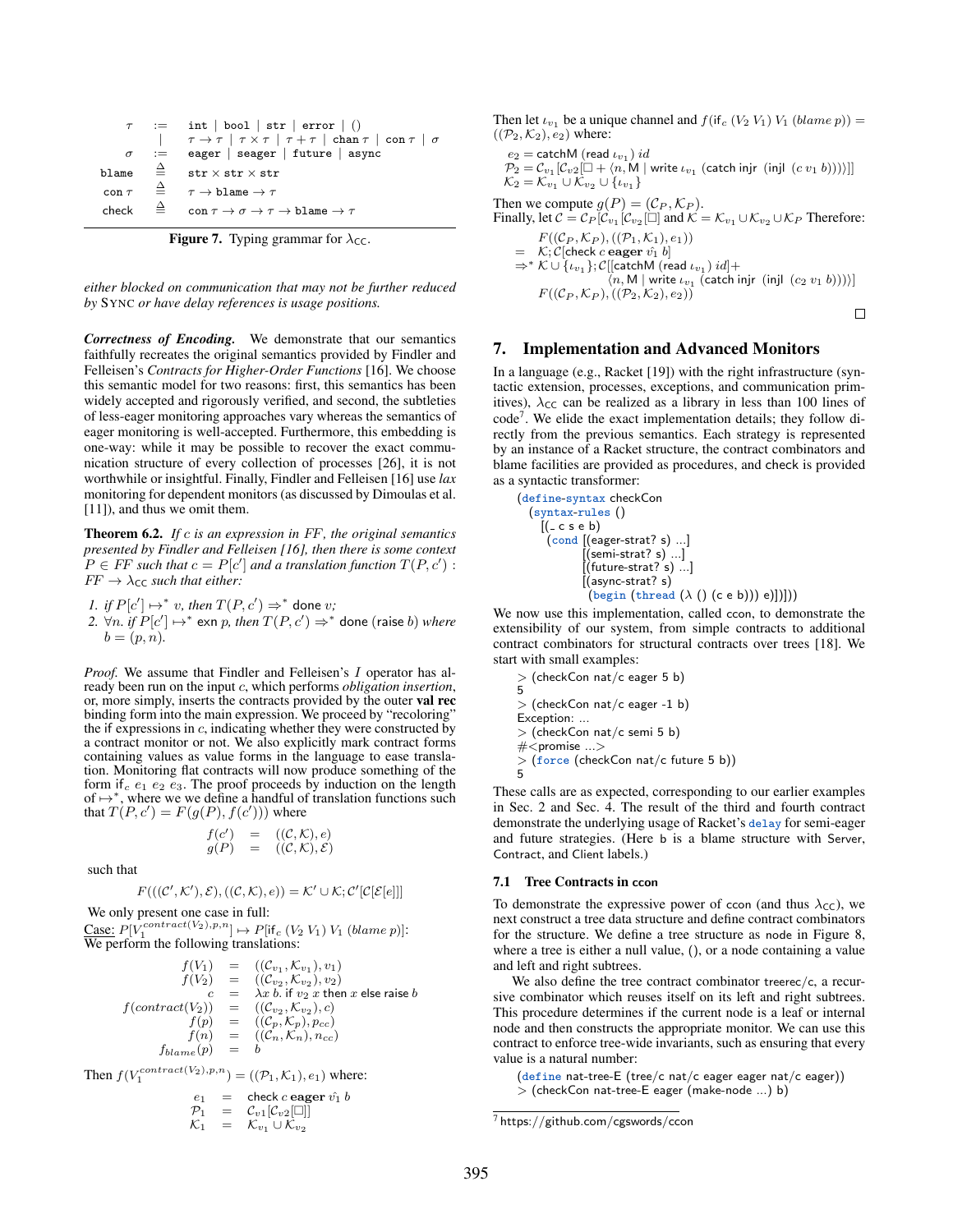```
(struct node (left value right))
(define (treerec/c c1 s1 s2 c3 s3)
  (letrec
    ((treec
      (λ (t b)
         (match t
           [(node \mid v \mid r) (let \mid (Inv (checkCon c3 s3 v b))[nl (checkCon treec s2 l b)]
                               [nr (checkCon treec s2 r b)])
                           (node nl nv nr))]
           [v (checkCon c1 s2 v b)])))treec))
(define ((tree/dc c1 s1 c2 s2 c3 s3 c4 s4) t b)
   (match t
     [(node \mid v \mid r) (let * ([nv (checkCon c3 s3 v b))[n] (checkCon (c2 nv) s2 |b|[nr (checkCon (c4 nv) s4 r b)])
                     (node nl nv nr))]
     [v (checkCon c1 s2 v b)])
```
Figure 8. Tree contracts in Racket with ccon.

We can also use this contract as a pre-condition to a procedure such as get-root-value, which returns the root value of any tree t:

 $>$  (get-root-value t) 5

> (checkCon (func/c nat-tree-E eager nat/c eager) eager t b) 5

The first invocation inspects the root node of the tree, returning the value. Conversely, the second invocation traverses the entire tree structure, enforcing the precondition contract before extracting the value from the root node. To recover the original complexity, we can use the solution presented by Findler et al. [18], rewriting nat -tree-E with semi-eager strategies. However, unlike Findler et al., we have a fine-grained decision to make: shall we eagerly or semieagerly enforce the value contract? Eager value checking, nat-tree -S1 below, ensures that any node we inspect will have a natural number in the value position. Conversely, full semi-eager checking, nat-tree-S2 below, will only verify that values are natural numbers when the program demands them.

```
(define nat-tree-S1 (tree/c nat/c eager semi nat/c eager))
(define nat-tree-S2 (tree/c nat/c eager semi nat/c semi))
```
> (get-root-val (checkCon nat-tree-S1 eager t b))

5

> (get-root-val (checkCon nat-tree-S2 eager t b))  $\#$  < promise  $\ldots$ >

Neither of these solutions is "more correct": both encodings recover the original complexity of get-root-val, and the divergence demonstrates the precise power of explicit monitoring strategies. Furthermore, this change is syntactically insignificant: a programmer might try both out to select the most appropriate approach.

#### 7.2 Advanced Contracts in ccon

There are a family of contracts that cannot benefit from the previous optimization, which include contracts that require *upward value propagation* through monitored structures [18], or more generally, collections of contracts that collaborate to establish global invariants. For example, one may try to ensure that a binary tree is full, i.e., that there are  $2^n$  nodes in the tree if the height of the tree is  $n$ . Implementing this predicate is straightforward, traversing the entire tree, but this once again requires visiting every node. Alternatively, we might construct a dependent tree contract combinator wherein the left and right subtrees are passed into the value predicate, but Findler et al. [18] observe that these subtrees must be

```
(define (full/a i)
  (let ([il (make-channel)]
         [ir (make-channel)])
     (treedc
       (pred/c (\lambda (n) (begin (channel-put i 0) #t))) eager
        (\lambda (_) (full/a il)) semi
       (pred/c
          (\lambda(n))(let ([hr (sync (choice-evt ir il))]
                    [hl (sync (choice-evt ir il))])
               (if \neq h| hr)
                    (\text{begin} (channel-put i (add1 hl)) \#t)
                    #f))))async
       (\lambda) (\Box) (full/a ir)) semi)))
```


evaluated to verify the contract, and thus recreate the same asymptotic violations. They go on to propose an alternative solution using attributes [19] to track height information on the tree as it is explored, relying on the user evaluator to produce an invasive enforcement mechanism with amortized bounds. This approach is not currently part of the Racket contract system.

We can develop a similar solution in ccon using callbacks: we postpone checking any contract until its subcontracts have been checked by using channels within asynchronous contracts. While complex in concept, the only additional facility we require is the ability to create, propagate, and synchronize with new channels of communication, which both  $\lambda_{\text{CC}}$  and Racket provide as low-level operations. Thus the adventurous contract writer might implement this callback-oriented approach to fullness as in Figure 9. Furthermore, this solution lives entirely in the contract system: the user is never exposed to it beyond using force.

Each invocation of the contract is parameterized by a communication channel i, which indicates where to write the current node's height. At each leaf, the predicate writes 0 to i and succeeds. At internal nodes, we create two additional channels, il and ir, to pass to the left and right subtrees respectively. Next we assert (full/a il) and (full/a il) on the appropriate subtrees, utilizing the delaying nature of lambda abstraction to prevent divergence. These contracts are semi-eagerly monitored, and thus will not be enforced until the subtrees are demanded by the program<sup>8</sup>. Finally, we create an asynchronous monitor for the node's value which performs blocking reads from il and ir. The results of these reads are the heights of the left and right subtrees, so we verify they are equal, and either write the new height across i, triggering the parent node's fullness test, or signal a contract violation. This communication chain allows each contract to propagate values upward from the leaves as the tree is explored, as indicated with upward-pointing arrows in Figure 10.

Such a contract is only possible after full separation of the monitor evaluator from the user evaluator and exposing communication tools to contract writers, facilitating contract enforcement in a custom-crafted traversal of the monitored structure.

## 7.3 Results

We briefly evaluate the performance of full/a against the eager fullness contract presented by Findler et al. [18] using a set of microbenchmarks. We use ccon to implement full/a as in Figure 9, and the eager fullness contract is constructed in Racket's native system as follows:

(define full/c (flat-named-contract 'full/c full?))

 $8$  If we used eager in place of semi, this contract would revert to an eager,  $O(2^n)$  check at assertion time.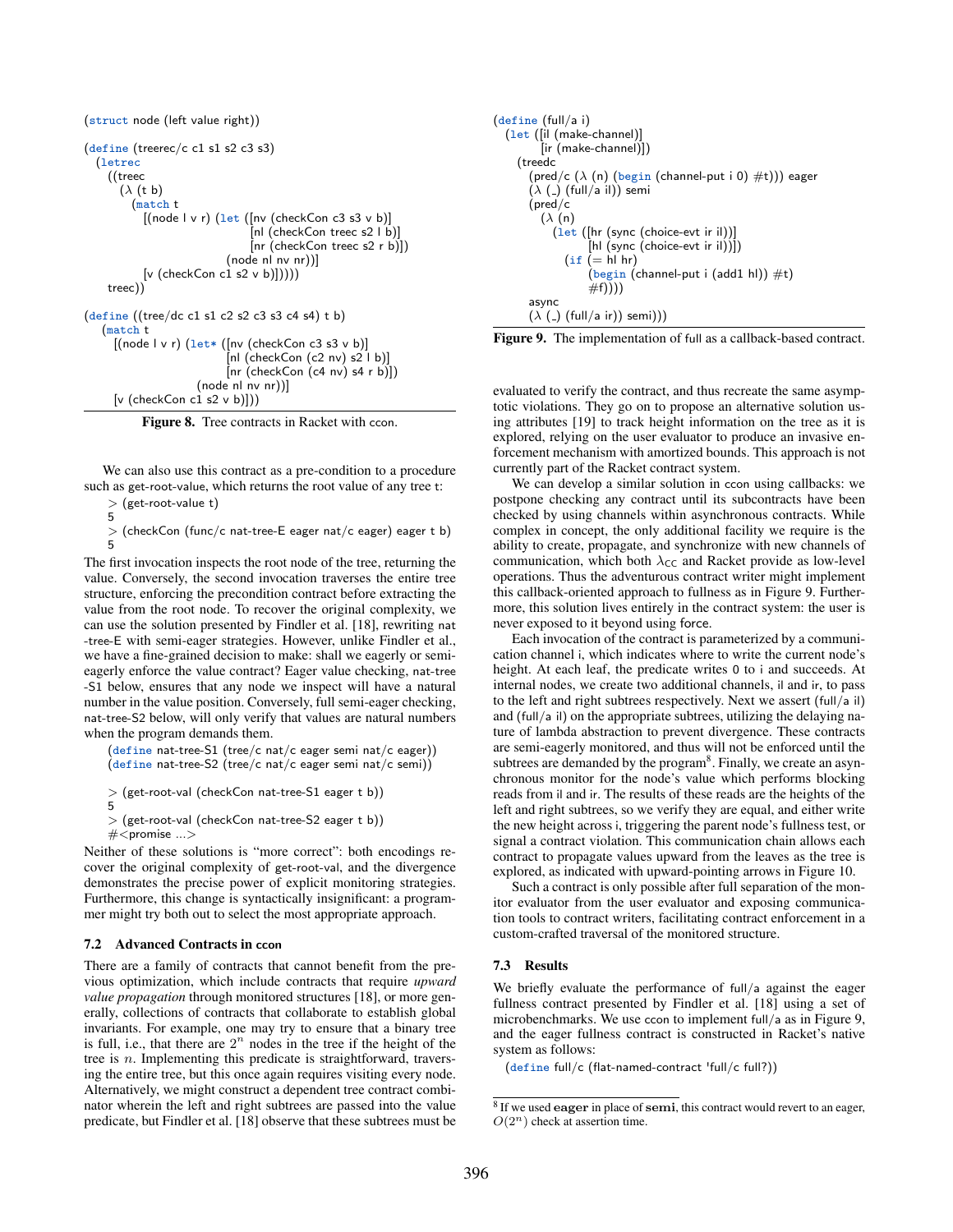

Figure 10. Evolution of contract checking during tree traversal for a full binary tree using asynchronous callbacks.



Figure 11. Timing results for full tree contract verification in Racket's built-in contract system versus our semi-eager approach. Experiments were performed on a MacBook Air with a 1.3 GHz Intel Core i5 and 4GB of RAM.

Next we set up the following experiment: for trees of size 1 to  $2^{24}$ , we first enforce one of the contracts on the tree and then perform a single element lookup. This lookup occurs in  $O(\log n)$  time, and so the bulk of the computational work in the Racket-primitive contract will consist of enforcing the fullness contract, while the bulk of the work in enforcing full/a occurs in the process and channel construction overhead incurred during execution.

We repeat this test 100 times for each data-point and graph the arithmetic means in in Figure 11. The  $x$ -axis represents the size of the tree as a function of  $2^n$  and the y-axis is a logarithmic scale in seconds. The orange line, *Built-In*, indicates that the eager contract run with Racket's built-in monitoring facilities provides excellent performance for small tree structures but slows down exponentially as the tree increases exponentially in size. Conversely, the blue line, *CCON*, indicates that the full/a implementation in ccon slowly only slightly as longer traversals require increasingly large numbers of processes and channels.

Our results support our initial discussion of performance recovery. Furthermore, the Racket contract system has been heavily optimized for performance [33] and the competitive results of ccon indicate that the process communication model of  $\lambda_{\text{CC}}$  is a viable approach to contract monitoring.

# 8. Sketches of Additional Monitoring Strategies

We present sketches of implementations for four strategies that appear in the literature: lazy monitors, temporal monitors, future monitors in the style of Dimoulas et al., and statistical monitors.

*Lazy Contracts.* Degen et al. [7, 8] introduce the idea of lazy monitors, which entirely avoid any aspect of over-evaluation. For example, checking a predicate on a pair will not force the pair; the monitoring evaluator will wait for the user evaluator to force the pair. If the pair is never used, in full, in the user program, then the monitor will never check it. Modeling lazy monitoring as commu-



Figure 12. Lazy contract communication [8].

nication across processes demonstrates its intrusive interaction with the main evaluator.

To facilitate this user-driven monitoring, we must construct a layer of indirection for both evaluators such that the user evaluator may force any expression under a lazy monitor and the lazy monitor will postpone contract enforcement until this forcing occurs. We accomplish this by recursively parsing the input expression e, yielding yield two new expression  $e_d$  and  $e_{\ell}$ . The first,  $e_d$ , is an expression constructed from delay references wrapped around each component and sub-component in the original expression. Similarly,  $e_{\ell}$  is constructed identically using *lazy monitor references* of the form  $\ell_{\iota}$ . Each delay reference works in the usual way, except that it will also notify the associated lazy monitor reference when forced. When evaluated, lazy monitor references perform blocking reads, proceeding only when the associated delay reference is forced and provides the appropriate value. The structure of this communication is presented in Figure 12. This approach closely mirrors the implementation provided by Degen et al. [8], wherein individual call-by-need cells register callbacks for contract monitors.

*Temporal Contracts.* Disney et al. [13] introduce the concept of temporal monitors, which capture module interactions as a trace of events such as function calls and returns. They formalize this approach by treating each module in the program as a process and storing the process trace of sends and receives between these modules as the program proceeds. Finally, the monitoring system verifies that this trace conforms to certain prefix-closed predicates, constraining the behavior of each module and producing an error if this trace violates these predicates. Our approach differs by using individual processes for each monitor. We explicitly enforce predicates on values and control how processes communicate to replicate monitoring strategies, omitting the need to preserve process traces. Such traces, however, may be used to ensure that monitor strategies correctly adhere to their semantic descriptions.

This system may be constructed in  $\lambda_{\text{CC}}$  by recreating the original approach, using a mediator process to capture process traces. Any communication events will move through this mediator, and the process will log the events. Temporal contract assertions will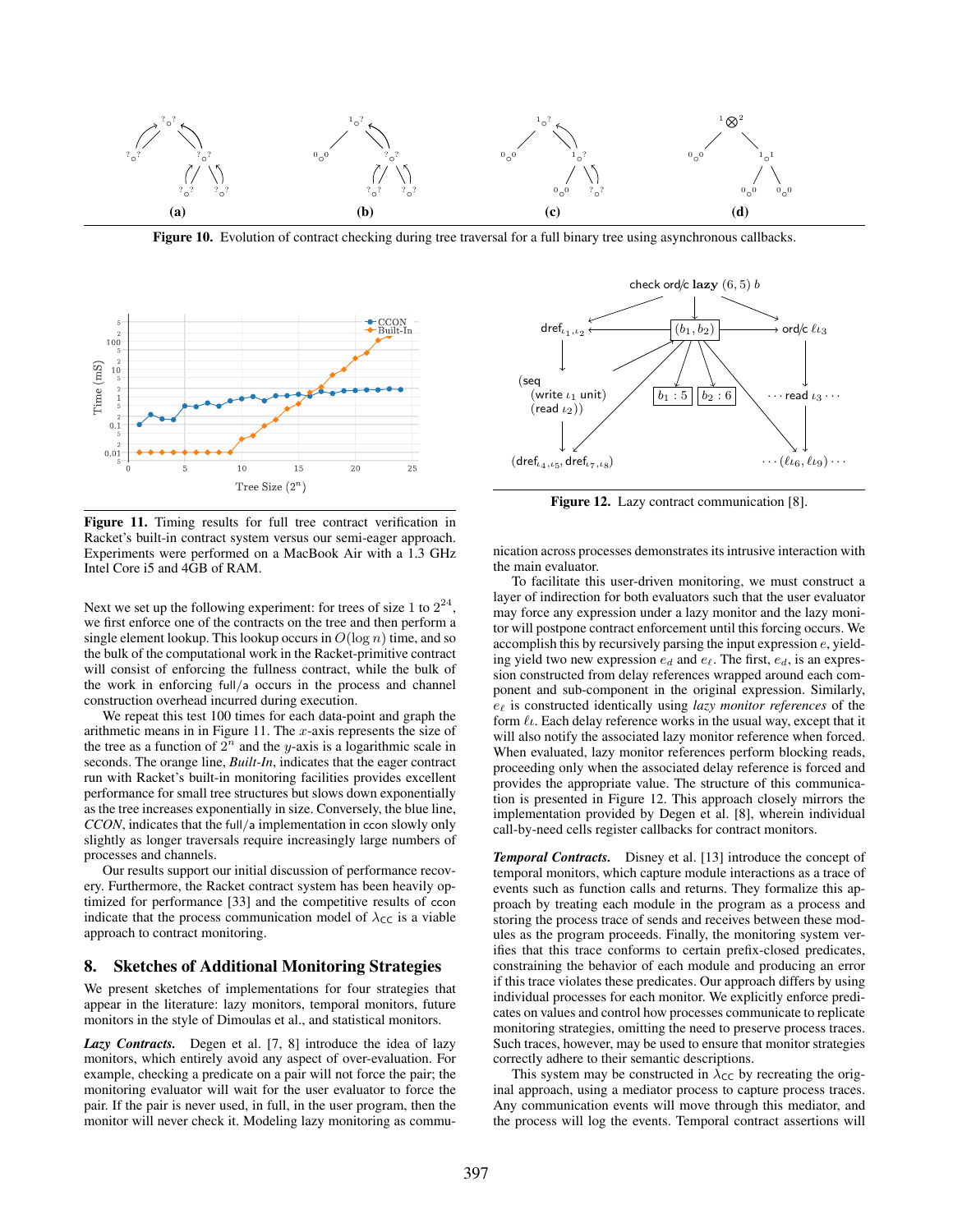register predicates with this mediator process, which will use these predicates to ensure the traces adhere to the correct shape. Such a mediator must also provide the guarantees outlined by Disney et al. [13], including information capture and correct error propagation.

*Future Contracts a la Dimoulas et al. `* Dimoulas et al. [10] present an alternate model of future contracts that use a master user process and a slave monitoring process, delegating predicate enforcements to the slave process and synchronizing with it when the master performs effects such as reference manipulation and I/O.

This system may be constructed in  $\lambda_{\text{CC}}$  using a secondary global process that acts as the slave process. Any monitors with the appropriate strategy are provided to this slave process, which adds the monitor to a list of active checks. To maintain synchronous communication, it may be convenient to establish the slave as two processes: one to receive new monitoring requests and synchronize with the user process during synchronization events, and another "worker" process that polls the synchronization process for a monitor, performs it, and provides the synchronization process with the result before looping. Then, as Dimoulas et al. [10] observe, each effectful operation is wrapped in a proxy procedure that synchronizes with the slave process before executing. This synchronization mechanism would elide the need to implicitly invoke force.

*Statistical Software Contracts.* Dimoulas et al. [12] describe the notion of randomly checked function contracts. In lieu of iterating over the entire input space for a function, it is possible to use a spot checker [14] to obtain partial assurance of a contract by generating and testing a series of inputs. For flat and structural contracts, this approach may randomly verify its contracts: that is, the contract may (or may not) be enforced as evaluation proceeds.

Given a random-generation mechanism and a spot-checker,  $\lambda_{\text{CC}}$ may be extended to support this type of soft guarantee: predicate and structural contracts will use a random number generator to decide which, if any, contracts to enforce, and the full spot-checker will generate sample inputs to contracted functions. This approach induces a secondary extension to  $\lambda_{\text{CC}}$ : while statistical guarantees may receive their own strategy, it is more natural to introduce a *strategy combinator* that will take an existing strategy (such as eager or semi) and modify it to preserve the original enforcement strategy while performing probabilistic contract enforcement.

# 9. Related Work

Eiffel [25] first popularized software contracts and the idea of writing programs with pervasive contract checking. Eiffel introduced a number of theoretical and semantic concepts that have since induced a large body of research, including the underlying theoretical foundations [4, 15, 16], language integration with existing semantics [1, 6–8, 11, 19, 20, 22]. Degen et al. [7, 8] present descriptions of eager, semi-eager, and lazy monitors; we have characterized the first two precisely and sketched the third in this paper.

Dimoulas and Felleisen [9] address different approaches to monitoring through observational equivalence, relying on these observations to discuss when and how contracts affect the underlying program. They reconstruct contract satisfaction from these principles, introduce the concept of a *shy* contract (which are similar to lazy monitoring as sketched in the previous section), and propose a classification for contracts based on contract satisfaction and observational equivalence. Most of the monitors that we describe in this paper fall in a spectrum between *loose* and *shy-loose run-time checking*; the **async** strategy is an exception, since it can non-deterministically behave either like future, eager, or like no monitoring at all. We do not formally consider contract satisfaction or observational equivalence, but future work might explore reconstructing these results in our semantics.

A variety of alternative semantic models exist, primarily focusing on the original notion of eager contract monitoring [4, 15, 17]. We follow Findler and Felleisen [16] in defining a contract system rather than a model of contract satisfaction.

Multiple approaches to blame assignment, particularly in the case of dependent function contracts, have been proposed [11, 20], resulting in the definition of *complete monitoring* [11]. Since our contract combinators are library functions, we can provide any blame assignment approach (e.g. *lax*, *picky*, and *indy*). Proving complete monitoring in  $\lambda_{\text{CC}}$  remains future work.

## 10. Conclusion and Future Work

We present a unifying perspective on the semantics of contract monitoring, wherein myriad semantic approaches and contract combinators can be characterized by translation into a straightforward process calculus. This approach captures multiple existing approaches to contract monitoring and introduces several new ones. We also present a unified source language in which programmers may select strategies on a per-contract basis, rather than the current status quo where the choice is fixed by the contract system designer. Furthermore, we propose that  $\lambda_{\text{CC}}$  is a suitable target for new contract monitoring approaches, providing a extensible interpretation of the interactions between contracts, contract monitors, and user programs. Finally, we demonstrate how the runtime framework can be leveraged to express contracts inexpressible in existing systems, focusing on upward-propagating delayed contracts for binary trees.

In the future we hope to investigate how the formal semantics translates into existing process-oriented languages such as Erlang [2], explore the design space of strategies and strategy combinators, and investigate if proofs of complete monitoring [11] can be carried out in our system.

## Acknowledgments

We thank Michael M. Vitousek, Jeremy G. Siek, Matthias Felleisen, Robert Bruce Findler, and the IU Gradual Types group for their discussion and feedback. We thank the anonymous reviewers of ICFP 2015 for their detailed reviews, which helped to improve the presentation and technical content of the paper. This material is based upon work supported by the National Science Foundation under Grant Nos. 1117635, 1217454, 1218390, 1421652, and a grant from the National Security Agency.

#### References

- [1] A. Ahmed, R. B. Findler, J. G. Siek, and P. Wadler. Blame for all. In *POPL*, 2011.
- [2] J. Armstrong, S. Virding, and M. Williams. *Erlang Users Guide and Reference Manual. Version 3.2*. Ellemtel Utveklings AB, 1991.
- [3] H. C. Baker, Jr. and C. Hewitt. The incremental garbage collection of processes. In *SAIPL*, 1977.
- [4] M. Blume and D. McAllester. Sound and complete models of contracts. *J. Funct. Program.*, 2006.
- [5] O. Chitil. Practical typed lazy contracts. In *ICFP*, 2012.
- [6] O. Chitil, D. McNeill, and C. Runciman. Lazy assertions. In *IFL*, 2003.
- [7] M. Degen, P. Thiemann, and S. Wehr. True lies: Lazy contracts for lazy languages (faithfulness is better than laziness). In *ATPS*, 2009.
- [8] M. Degen, P. Thiemann, and S. Wehr. Eager and delayed contract monitoring for call-by-value and call-by-name evaluation. *J. Log. Algebr. Program.*, 79(7), 2010.
- [9] C. Dimoulas and M. Felleisen. On contract satisfaction in a higherorder world. *TOPLAS*, 33(5), Nov. 2011.
- [10] C. Dimoulas, R. Pucella, and M. Felleisen. Future contracts. In *PPDP*, 2009.